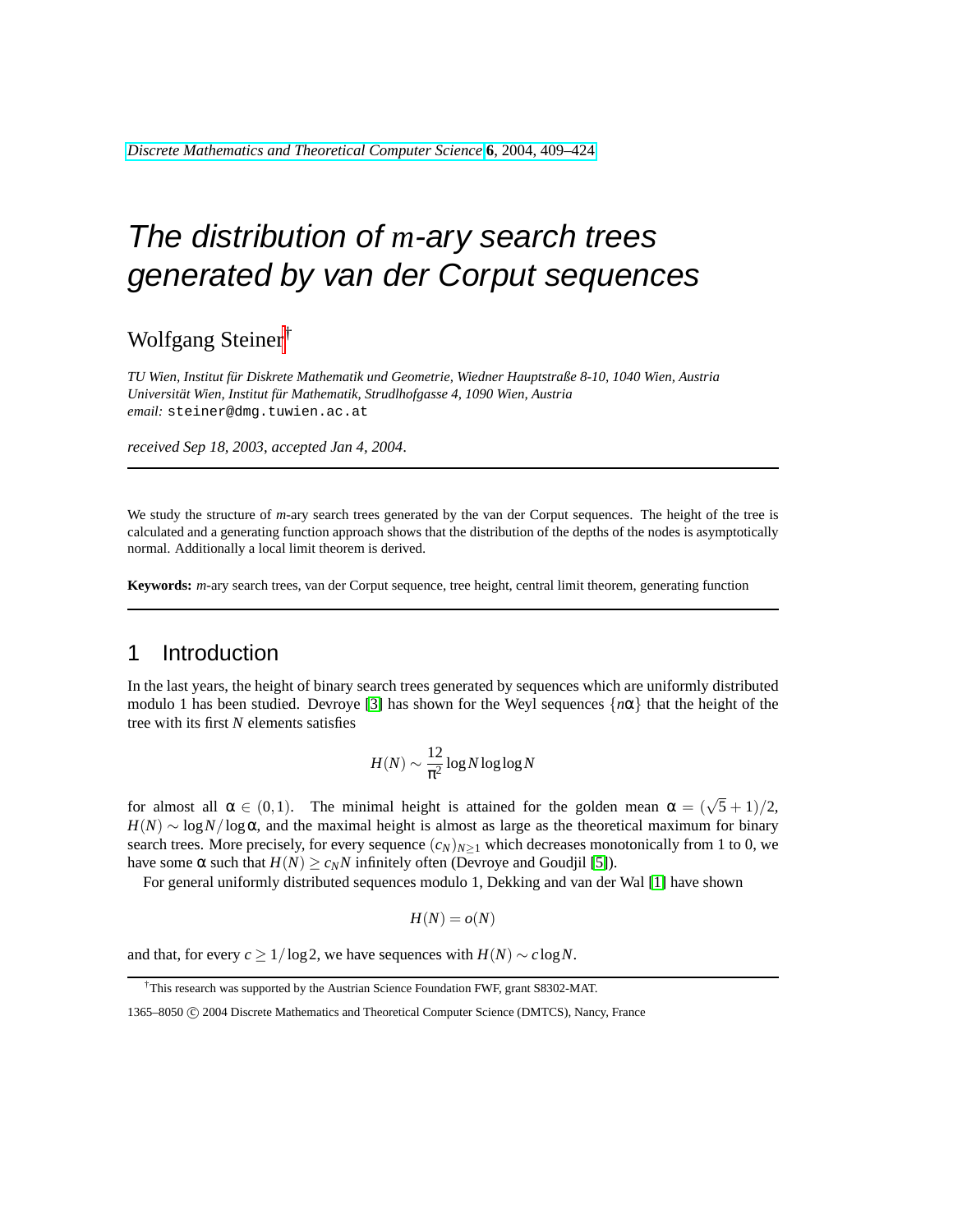Devroye and Neininger [\[6\]](#page-14-3) studied random suffix search trees, which are binary search trees generated by the suffixes  $S_n = 0.B_nB_{n+1}B_{n+2}$ ... of independent identically distributed random *q*-ary digits  $B_1, B_2, \ldots$ for some  $q \ge 2$ . For these trees, the expected value of the depth of  $S_N$  is given by

$$
\mathbb{E} d(S_N) = 2\log N + O\left(\log^2 \log N\right).
$$

Note that the suffixes are uniformly distributed modulo 1 with probability 1.

For random binary search trees of size *N*, it was shown by several authors that the expected value of the depth of a node is again  $2\log N + O(1)$  and we know from Mahmoud and Pittel [\[9\]](#page-14-4) and Devroye [\[2\]](#page-14-5) that the distribution of the depths is asymptotically normal with variance 2log*N*.

A natural generalization of binary search trees are *m*-ary search trees, which are constructed by placing the first *m*−1 keys in the root, sorted in increasing order from left to right, then guiding a subsequent key to the  $\ell$ th subtree of the root,  $1 \leq \ell \leq m$ , if that key is greater than exactly  $\ell-1$  of the root keys. In the `th subtree, the newcomer is subjected recursively to the same procedure until a node with less than *m*−1 keys is found.

Mahmoud and Pittel [\[10\]](#page-14-6) showed that the distribution of the depths in random *m*-ary search trees is asymptotically normal with mean value  $\frac{1}{\sum_{j=2}^{m}1/j} \log N$  and variance  $\frac{(\sum_{j=2}^{m}1/j)^3}{\sum_{j=2}^{m}1/j^2}$  $\sum_{j=2}^{\mu} \frac{1}{j^2} \log N$ . This and other limit laws for various kinds of trees can also be found in Devroye [\[4\]](#page-14-7).

In this article, we consider *m*-ary search trees generated by particular uniformly distributed sequences modulo 1, the van der Corput sequences  $(\phi_q(n))_{n>1}$ , where we omit  $n=0$  for convenience. Let

$$
n=\sum_{j\geq 0}\varepsilon_j(n)q^j
$$

be the (unique) *q*-ary digital expansion with digits  $\varepsilon_i(n) \in \{0,1,\ldots,q-1\}$  for some integer  $q \ge 2$ . Then the van der Corput sequence to the base *q* is defined by the radical-inverse function

$$
\phi_q(n) = \sum_{j\geq 0} \varepsilon_j(n) q^{-j-1}.
$$

Let  $d(n)$  denote the depth of the node containing the *n*th element of the sequence. Besides the height  $H(N) = \max_{n \le N} d(n)$ , we will study the distribution of  $d(n)$ . To that end, we define a sequence of (discrete) random variables *X<sup>N</sup>* by

$$
\mathbb{P}\{X_N = k\} = \frac{a_{Nk}}{N} \text{ with } a_{Nk} = |\{n \leq N : d(n) = k\}|,
$$

i.e.,  $X_N$  is the depth of a key randomly chosen among the first  $N$  keys inserted into the tree.

#### 2 Results

Throughout the paper let  $M = \lfloor \log_a m \rfloor$  be the integer part of the logarithm to the base *q* of *m*.

<span id="page-1-0"></span>**Theorem 1** *The height of the tree is given by*

<span id="page-1-1"></span>
$$
H(N) = \frac{1}{M + h_{q,M}(\frac{m}{q^M})} \log_q N + O(1),
$$
\n(1)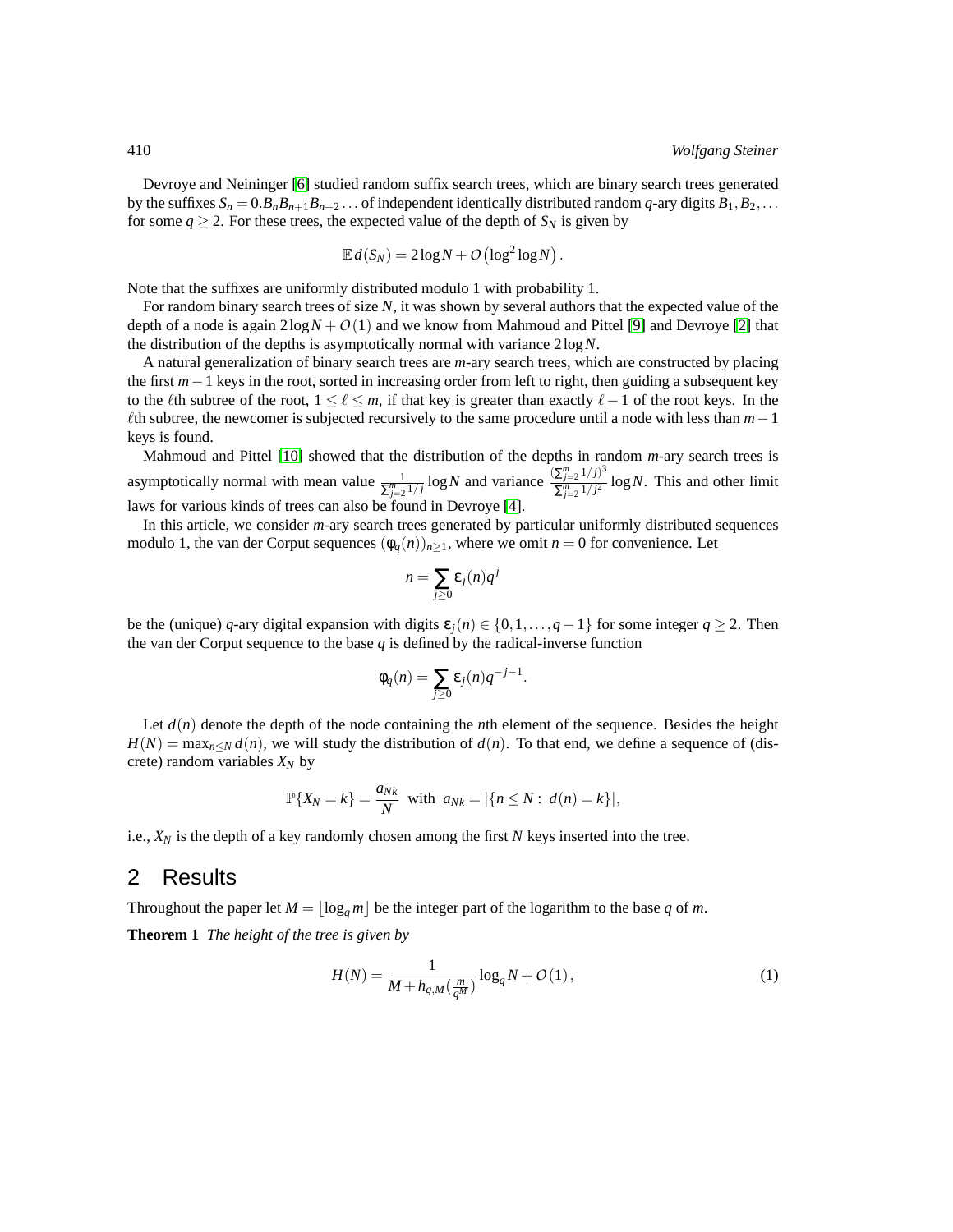*where*  $h_{q,M}(x)$  *is determined by the sequence* 

$$
\mu_j = \begin{cases} 0 & \text{if } x < q - \eta_j \\ 1 & \text{else} \end{cases} \quad \text{with } \eta_0 = 0, \, \eta_{j+1} = \begin{cases} \eta_j + m - 1 & \text{if } M + \mu_j = 0 \\ \left\lfloor \frac{xq}{q^{\mu_j}(q - \eta_j)} \right\rfloor - 1 & \text{else.} \end{cases}
$$

Let *J*, *p* be the lengths of the preperiod and the period of  $\mu_j$ , i.e.,  $\mu_{j+p} = \mu_j$  for all  $j > J$ . Then we have

<span id="page-2-2"></span><span id="page-2-1"></span>
$$
h_{q,M}(x) = \frac{1}{p} \sum_{j=J+1}^{J+p} \mu_j,
$$
\n(2)

*The functions*  $h_{q,M}$  :  $[1,q) \rightarrow [0,1)$  *are monotonically increasing functions.* Note that  $h_{q,M} = h_{q,M'}$  for all  $M, M' > 0$ .

**Theorem 2** *Expected value and variance of*  $X_N$  *are given by* 

$$
\mathbb{E}X_N = \frac{1}{N} \sum_{n \leq N} d(n) = \mu \log_q N + O(1)
$$
\n(3)

$$
\mathbb{V}X_N = \frac{1}{N} \sum_{n \le N} (d(n) - \mathbb{E}X_N)^2 = \sigma^2 \log_q N + O(1)
$$
 (4)

*with constants µ and*  $\sigma$  *given by* [\(16\)](#page-8-0) and [\(18\)](#page-9-0). For  $m = q^M$ ,  $m = 2$  (binary search trees) and  $q = 2$  (the *binary van der Corput sequence), we have simple formulae for µ and* σ*:*

$$
m = q^M: \qquad \mu = \frac{1}{M}, \qquad \qquad \sigma = 0 \tag{5}
$$

$$
m=2:
$$
  $\mu = (q-1)\left(\frac{1}{2} + \frac{1}{q}\right),$   $\sigma^2 = \frac{(q-1)(q-2)(q^2+3q-6)}{12q^2}$  (6)

$$
q = 2: \qquad \mu = \frac{1}{M + \frac{m}{2^M} - 1}, \qquad \qquad \sigma^2 = \frac{\left(\frac{m}{2^M} - 1\right)\left(2 - \frac{m}{2^M}\right)}{\left(M + \frac{m}{2^M} - 1\right)^3} \tag{7}
$$

*For*  $m \neq q^M$ , we have  $\mu \in (\frac{1}{M+1}, \frac{1}{M})$  and  $\sigma^2 > 0$ .

The main result concerns the distribution properties of *XN*. We prove asymptotic normality in the weak sense and provide a local limit law.

<span id="page-2-0"></span>**Theorem 3** *If*  $m \neq q^M$ *, then we have, for every*  $\delta > 0$ *,* 

<span id="page-2-4"></span><span id="page-2-3"></span>
$$
\frac{1}{N} |\{n \le N : d(n) < \mathbb{E}[X_N + x \mathbb{V}[X_N]\}| = \frac{1}{\sqrt{2\pi}} \int_{-\infty}^x e^{-t^2/2} dt + O\left( (\log N)^{-1/2 + \delta} \right) \tag{8}
$$

*uniformly for all real x as*  $N \rightarrow \infty$  *and* 

$$
|\{n \le N : d(n) = k\}| = \frac{N}{\sqrt{2\pi} \mathbb{V} X_N} \left( \exp\left(-\frac{(k - \mathbb{E} X_N)^2}{2\mathbb{V} X_N}\right) + O\left((\log N)^{-1/2 + \delta}\right) \right) \tag{9}
$$

*uniformly for all nonnegative integers k as*  $N \rightarrow \infty$ *.*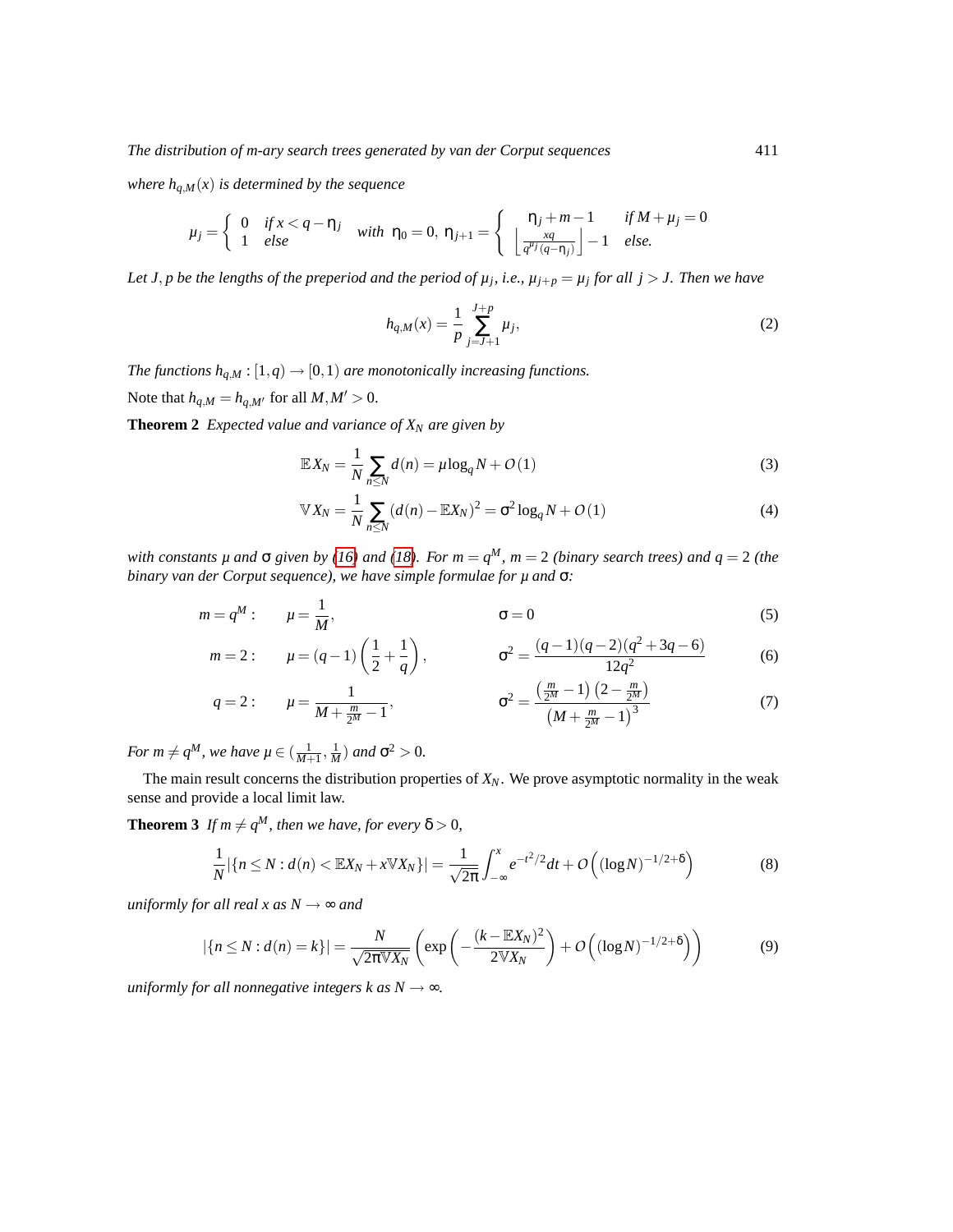The (easy) case  $m = q^M$  is treated in Section [3.](#page-3-0) The crucial part for all other cases is contained in Section [4,](#page-3-1) where the structure of the tree is analyzed and its generating function is calculated. Section [5](#page-6-0) is devoted to the height of the tree, i.e., Theorem [1.](#page-1-0) Formulae for mean value and variance are derived in Section [6.](#page-6-1) The two parts of Theorem [3](#page-2-0) are proved in Sections [7](#page-9-1) and [8.](#page-11-0) These proofs are adapted from Drmota and Gajdosik [\[7\]](#page-14-8). Finally, the values of  $\mu$  and  $\sigma$  for binary search trees and the binary van der Corput sequence are calculated in Section [9.](#page-13-0)

## <span id="page-3-0"></span>3  $m = q^M$

For  $m = q^M$ , the root contains the elements  $\{1, \ldots, q^M - 1\}$  and its keys are just the  $q^M - 1$  possibili*ties* for  $\sum_{j=0}^{M-1} c_j q^{-j-1}$ ,  $c_j \in \{0, ..., q-1\}$  with  $(c_0, ..., c_{M-1}) \neq (0, ..., 0)$ . Let us call prefix of the *n*th key a prefix of the corresponding digit word  $\varepsilon_0(n)\varepsilon_1(n)\ldots$  Then the  $\ell$ th subtree contains all keys with prefix  $\epsilon_0(\ell) \dots \epsilon_{M-1}(\ell)$  and in the root of the  $\ell$ th subtree we have the  $q^M - 1$  keys  $\sum_{j=0}^{M-1} \epsilon_j(\ell) q^{-j-1}$  +  $\sum_{j=M}^{2M-1} c_j q^{-j-1}$  with  $c_j \in \{0, ..., q-1\}$  and  $(c_M, ..., c_{2M-1}) \neq (0, ..., 0)$ . Thus, the depth of the *n*th element is *k*, i.e.,  $d(n) = k$ , if and only if  $q^{kM} \le n < q^{(k+1)M}$ . With  $L = \lfloor \log_{q^M} N \rfloor = \lfloor (\log_q N)/M \rfloor$ , expected value and variance are given by

$$
\begin{split} &\frac{1}{N}\sum_{n
$$

and the results for  $m = q^M$  are proved.

#### <span id="page-3-1"></span>4 Generating function

Define the bivariate generating function of the tree by

$$
B(z, u) = \sum_{j \ge 0} b_j(z) u^j
$$

with

$$
b_j(z) = \sum_{k \ge 0} b_{jk} z^k, \quad b_{jk} = a_{q^{j+1}k} - a_{q^jk} = |\{n : q^j \le n < q^{j+1}, d(n) = k\}|,
$$

i.e., *z* counts the depth of the elements and *u* the time of their insertion in the tree.

<span id="page-3-2"></span>**Lemma 1** *We have*

$$
B(z, u) = \frac{Q(z, u)}{1 - P(z, u)}
$$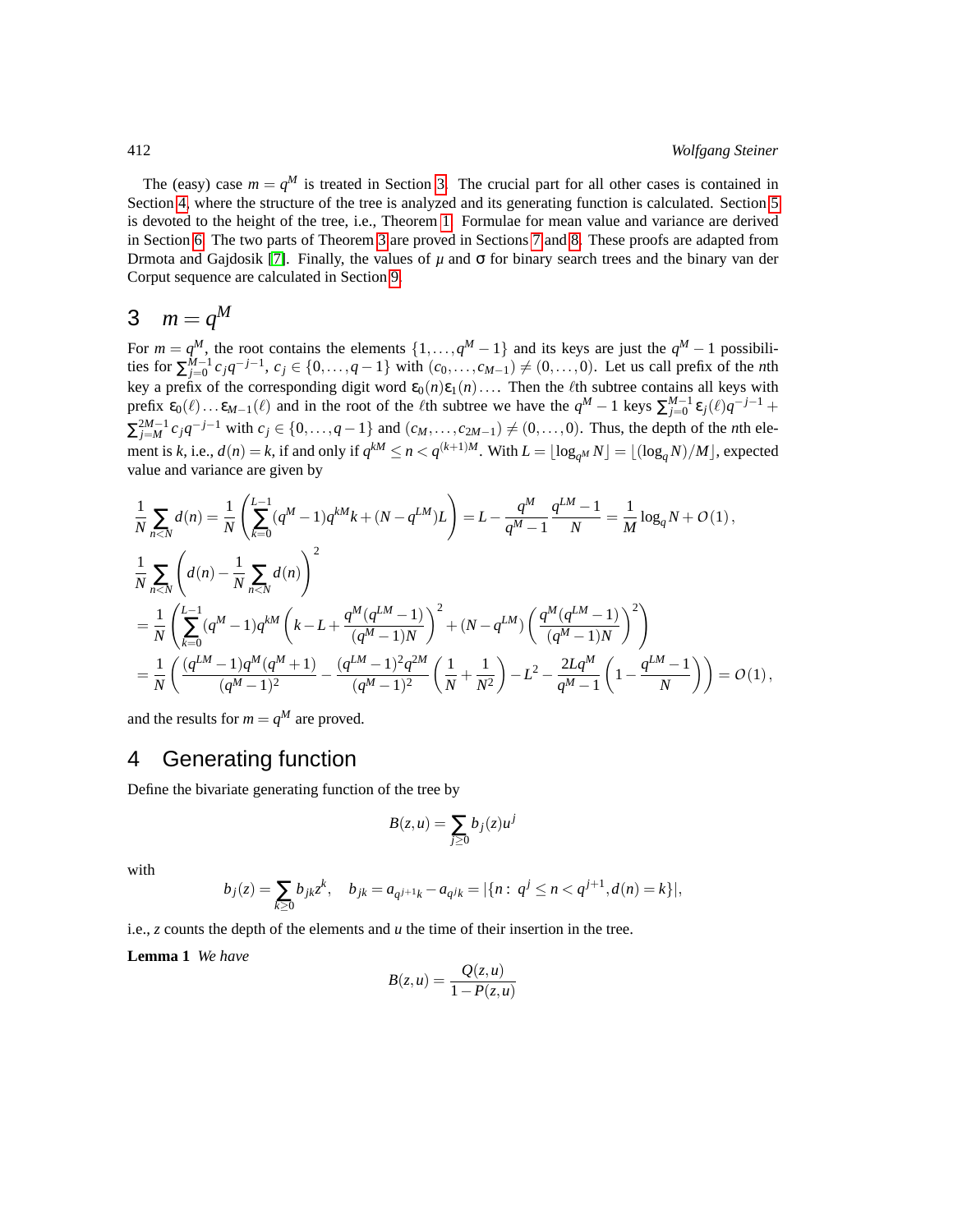*for some polynomials Q*(*z*,*u*) *and P*(*z*,*u*) *determined by [\(13\)](#page-5-0) and*

$$
B(z, u) = \frac{G(z, u)}{1 - F(z, u)}
$$

*for some analytic functions (in the domain*  $D_{\rho} = \{(z, u) : |z| < 1 + \rho, |u| < 1/q + \rho\}$  *for some*  $\rho > 0$ *)* 

$$
F(z, u) = \sum_{j=M}^{\infty} \sum_{k=1}^{\infty} f_{jk} z^k u^j, \qquad G(z, u) = \sum_{j=0}^{\infty} \sum_{k=0}^{\infty} g_{jk} z^k u^j
$$

*with*  $f_{jk}$  ≥ 0*, g*<sub>jk</sub> ≥ 0 *for all j*,*k.* Assume, w.l.o.g, gcd(1−*P*(*z*,*u*),  $Q(z, u)$ ) = 1*. Proof.* For  $m = q^M$ , the considerations of the previous section give

$$
B(z, u) = \sum_{j=0}^{M-1} (q-1)q^{j}u^{j} + q^{M}zu^{M}B(z, u) = \frac{\sum_{j=0}^{M-1} (q-1)q^{j}u^{j}}{1 - q^{M}zu^{M}}.
$$

For  $m > q^M$ , the minimal key in the root is  $\phi_q(q^M) = 0.0^M 1 = q^{-M-1}$ . The leftmost subtree contains therefore all keys  $\phi_q(n) < 0^M 1$ , i.e., those with prefix  $0^{M+1}$ . As in the case  $m = q^M$ , this subtree has the same shape as the whole tree, and its generating function is  $zu^{M+1}B(z, u)$ .

If  $m-1 \geq 2q^M$  and  $q > 2$ , then the second smallest key in the root is  $\phi_q(2q^M) = 0.0^M 2$ . In this case, the second subtree contains all keys with prefix  $0^M1$  (except the key  $.0^M1$ ) and its generating function is again  $zu^{M+1}B(z, u)$ .

The other possibility for the second smallest key  $(m > 2)$  is  $\phi_q(q^{M-1}) = 0^{M-1}1$ . Then the second subtree contains all keys with prefix  $0^M$  satisfying  $\phi_q(n) > 0^M 1$ . For  $q = 2$ , this is the same tree as in the latter case and its generating function is  $zu^{M+1}B(z, u)$ . For  $q > 2$ , this means (if we omit the prefix  $0^M$ since it does not change the structure) that we start with  $n = 2$  and consider just those *n* with  $\epsilon_0(n) \geq 1$ . Call this tree  $T_1$ . In general, let  $T_i$ ,  $0 \le i < q-1$ , be the tree generated by the van der Corput sequence starting with  $n = i + 1$  and omitting the *n*'s with digit  $\varepsilon_0(n) < i$ , i.e., just take the keys  $\phi_q(n) > i = i/q$ . Denote its generating function by  $B_i(z, u)$ . Then the second subtree contributes  $zu^M B_1(u, z)$  to  $B(z, u)$ . Furthermore note that  $T_0$  is the whole tree and  $B_0(z, u) = B(z, u)$ .

The other subtrees have a similar structure. If  $n + q^M \le m - 1$  or  $\varepsilon_M(n) = q - 1$ , then the contribution to the generating function is  $zu^{M+1}B(z, u)$ . In the other cases, the tree is of type  $T_{\varepsilon_M(n)}$  and the contribution is  $zu^M B_{\varepsilon_M(n)}(z,u)$ .

We have thus, for  $m < (q-1)q^M$ ,

$$
B(z, u) = B_0(z, u) = \sum_{j=0}^{M-1} (q-1)q^j u^j + (m - q^M)u^M + (m - q^M)zu^{M+1}B_0(z, u)
$$
  
+ 
$$
(m - \varepsilon_M(m)q^M)zu^M B_{\varepsilon_M(m)}(z, u) + ((\varepsilon_M(m) + 1)q^M - m)zu^M B_{\varepsilon_M(m) - 1}(z, u)
$$

and, for  $\varepsilon_M(m) = q-1$ ,

$$
B_0(z,u) = \sum_{j=0}^{M-1} (q-1)q^j u^j + (m-q^M)u^M + (2m-q^{M+1})zu^{M+1}B_0(z,u) + (q^{M+1}-m)zu^M B_{q-2}(z,u)
$$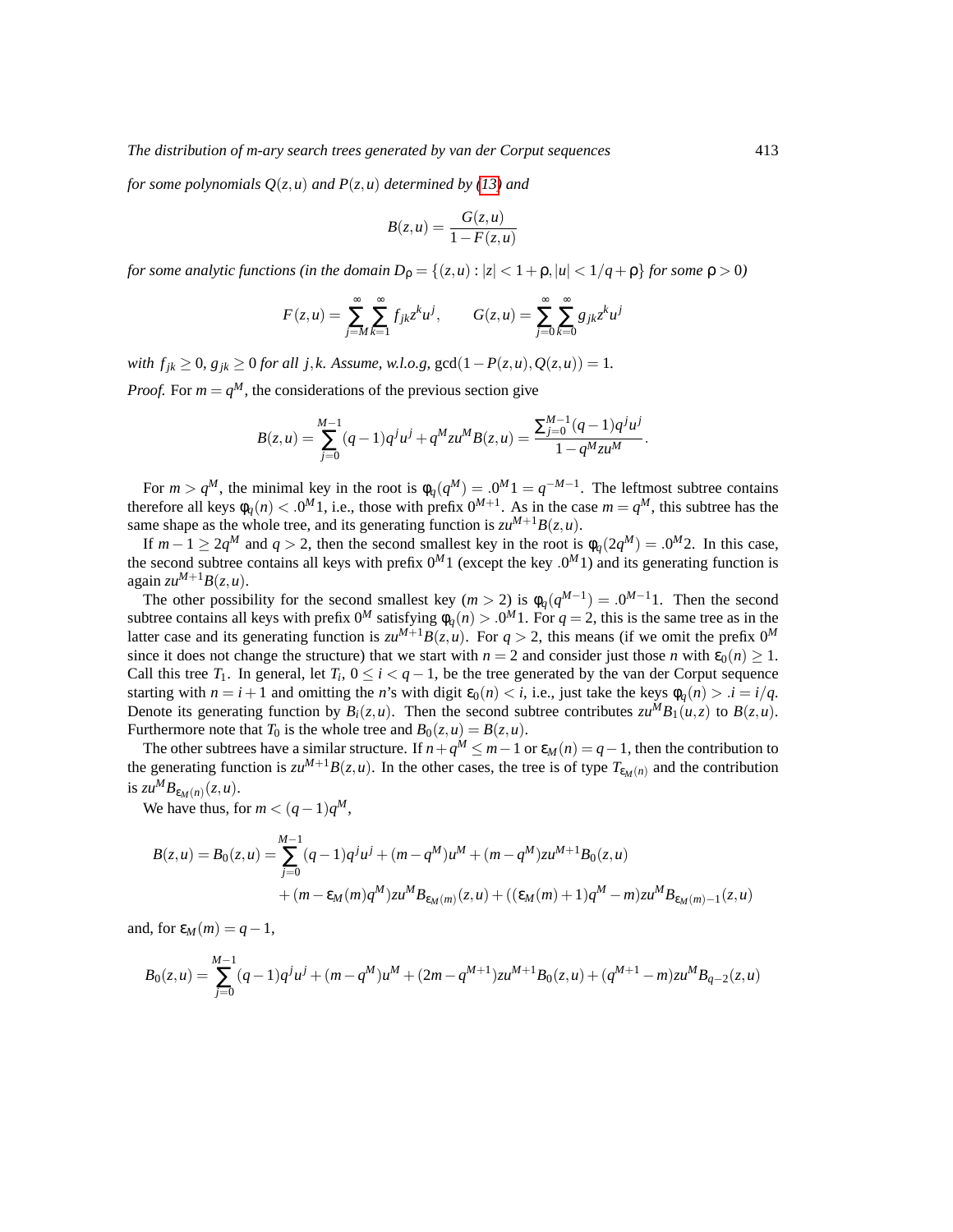The sequence constituting  $T_i$  is  $(i+1,i+2,\ldots,q-1,q+i,q+i+1,\ldots,2q-1,2q+i,\ldots)$ . Denote its *m*th element by  $m_i$  and set  $M_i = \lfloor \log_q m_i \rfloor$ . Note that the  $c(q-i)q^k$ th element of the sequence is  $cq^{k+1} + i$  $(c < q)$ . Hence we have  $M_i = \lfloor \log_q \frac{mq^2}{q-i} \rfloor \in \{M, M+1\}$  and  $\epsilon_{M_i}(m_i) = \lfloor \frac{m_i}{q^M} \rfloor$  $\frac{m_i}{q^{M_i}}$   $\rfloor = \lfloor \frac{\tilde{m}q}{q^{M_i}(q)} \rfloor$  $\frac{mq}{q^{M_i}(q-i)}$  ∫ for *M*<sub>*i*</sub> > 0,  $\varepsilon_{M_i}(m_i) = m_i = m + i$  for  $M_i = 0$ .

The generating function of *T*<sup>*i*</sup> is, for *M*<sup>*i*</sup> > 0 and  $\varepsilon_{M_i}(m_i) < q - 1$ ,

$$
B_i(z, u) = \sum_{j=0}^{M_i-1} (1 - i/q)(q - 1)q^j u^j - i/q + (m - (1 - i/q)q^{M_i})u^{M_i} + (m - (1 - i/q)q^{M_i})zu^{M_i+1}B_0(z, u) + (m - \varepsilon_{M_i}(m_i)(1 - i/q)q^{M_i})zu^{M_i}B_{\varepsilon_{M_i}(m_i)}(z, u) + ((\varepsilon_{M_i}(m_i) + 1)(1 - i/q)q^{M_i} - m)zu^{M_i}B_{\varepsilon_{M_i}(m_i)-1}(z, u),
$$
\n(10)

for  $\varepsilon_{M_i}(m_i) = q - 1$ ,

$$
B_i(z, u) = \sum_{j=0}^{M_i-1} (1 - i/q)(q - 1)q^j u^j - i/q + (m - (1 - i/q)q^{M_i})u^{M_i}
$$
  
+ 
$$
(2m - (1 - i/q)q^{M_i+1})zu^{M_i+1}B_0(z, u) + ((1 - i/q)q^{M_i+1} - m)zu^{M_i}B_{q-2}(z, u)
$$
 (11)

and finally for  $M_i = 0$ ,

<span id="page-5-2"></span><span id="page-5-1"></span>
$$
B_i(z, u) = m - 1 + (m - 1)z u B_0(z, u) + z B_{i+m-1}(z, u).
$$
 (12)

Hence  $B_i(z, u) = \sum_{i=0}^{q-2}$  $Q_{j=0}^{q-2} zP_{ij}(u) + Q_i(u)$  for some polynomials  $P_{ij}(u)$  and  $Q_i(u)$ , i.e.,

<span id="page-5-0"></span>
$$
\begin{pmatrix} B_0(z,u) \\ \vdots \\ B_{q-2}(z,u) \end{pmatrix} = zA(u) \begin{pmatrix} B_0(z,u) \\ \vdots \\ B_{q-2}(z,u) \end{pmatrix} + \begin{pmatrix} Q_0(u) \\ \vdots \\ Q_{q-2}(u) \end{pmatrix}
$$

with  $A(u) = (P_{ij}(u))_{0 \le i, j \le q-2}$  and  $B(z, u) = B_0(z, u)$  is given by

$$
B(z, u) = (1, 0, ..., 0)(I_{q-1} - zA(u))^{-1} \begin{pmatrix} Q_0(u) \\ \vdots \\ Q_{q-2}(u) \end{pmatrix} = \sum_{k=0}^{\infty} z^k (1, 0, ..., 0) A(u)^k \begin{pmatrix} Q_0(u) \\ \vdots \\ Q_{q-2}(u) \end{pmatrix}
$$
(13)

where *I*<sub>*q*−1</sub> denotes the  $(q-1)$ -dimensional identity matrix, and the first equation determines  $P(z, u)$ ,  $Q(z, u)$ .

The functions  $F(z, u)$ ,  $G(z, u)$  are obtained by recurrently replacing the  $B_i(z, u)$ 's,  $i > 0$ , in the equation for  $B_0(z, u)$  by their expressions given in [\(10\)](#page-5-1)–[\(12\)](#page-5-2),

$$
B_0(z, u) = Q_0(u) + \sum_{i=0}^{q-2} z P_{0i}(u) B_i(z, u)
$$
  
=  $Q_0(u) + z P_{00}(u) B_0(z, u) + \sum_{i=1}^{q-2} z P_{0i}(u) \left(Q_i(u) + P_{i0}(u) B_0(z, u) + \sum_{j=1}^{q-2} P_{ij}(u) B_j(z, u)\right) = \cdots$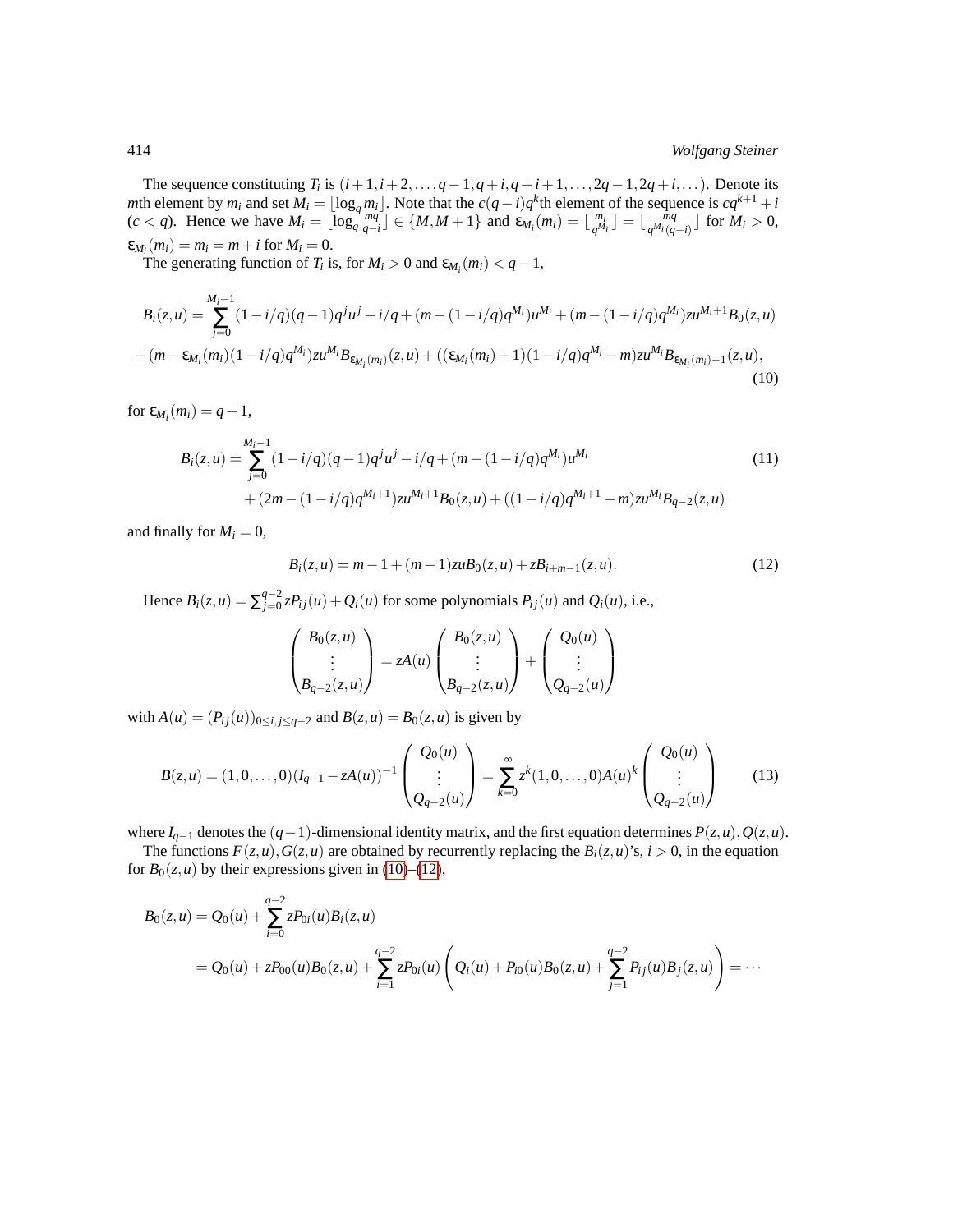For  $M > 0$ , we have  $\sum_{i=1}^{q-2} P_{ij}(1/q) < 1$  for all  $i > 0$ . Thus  $(1+\rho)\sum_{i=1}^{q-2} P_{ij}(1/q+\rho) \le 1$  for all  $i > 0$  and some  $\rho > 0$ . Then, for  $(z, u) \in D_\rho$ , the coefficients of  $B_i(z, u)$  tend to 0 in the above expression of  $B_0(z, u)$ and we obtain

$$
B_0(z, u) = G(z, u) + F(z, u)B_0(z, u) = \frac{G(z, u)}{1 - F(z, u)}
$$

.

For  $M = 0$ , we have  $\sum_{i=1}^{q-2} P_{ij}(1/q) < 1$  only for  $i \ge q - m$  and  $\sum_{i=1}^{q-2} P_{ij}(u) = P_{i,i+m-1}(u) = 1$  else. This means that we replace  $B_i(z, u)$  by  $Q_i(u) + zP_{i,i+m-1}(u)B_{i+m-1}(z, u)$  at most  $\lceil \frac{q-m-1}{m-1} \rceil$  $\frac{-m-1}{m-1}$  consecutive times before we have  $\sum_{i=1}^{q-2} P_{ij}(1/q)$  < 1. Hence choosing ρ such that  $(1+p)^{\lceil \frac{q-m-1}{m-1} \rceil} \sum_{j=1}^{q-2} P_{ij}(1/q+p) ≤ 1$  for all  $i \geq q - m$  gives the same result as for  $M > 0$ .

For the same reasons,  $F(z, u)$  and  $G(z, u)$  are analytic in  $D<sub>p</sub>$ . The  $f<sub>ik</sub>$  and  $g<sub>ik</sub>$  are nonnegative because the coefficients of  $Q_i(u)$  and  $P_i(i)$  are positive.

#### <span id="page-6-0"></span>5 Height

For every  $k \ge 0$ , we look for the minimal *j* such that  $b_{ik} \ne 0$ . Since all  $Q_i(u)$  have a constant term, this is, by [\(13\)](#page-5-0), the minimal exponent of *u* in the first row of  $A(u)^k$ . The  $\ell$ th element of this row is the sum of  $P_{0s_1}(u)P_{s_1s_2}(u) \ldots P_{s_{k-1}s_k}(u)$  over all sequences  $s_1, \ldots, s_k$  with  $s_k = \ell$ .

Recall from the last section that the *i*th row of  $A(u)$  consists of terms with exponent  $M_i$  and (in the majority of the cases)  $M_i + 1$  with  $M_i \in \{M, M + 1\}$ . For  $i < i'$ , we have either  $M_i < M_{i'}$  or  $M_i = M_{i'}$ ,  $\epsilon_{M_i}(m_i) \leq \epsilon_{M_{i'}}(m_{i'})$ . Thus the minimal exponent of *u* in the first row of  $A(u)^k$  can be found by recursively choosing the minimal  $s_1$  such that  $P_{0s_1}(u)$  has a term  $u^{M_0}$ , the minimal  $s_2$  such that  $P_{s_1s_2}(u)$  has a term  $u^{M_{s_1}}$ and so on. Hence  $s_{i+1} = \varepsilon_{M_{s_i}}(m_{s_i}) - 1$  for all  $i \ge 0$  if we set  $s_0 = 0$ . Furthermore,  $\eta_i = s_i$  and  $\mu_i = M_{s_i} - M$ .

The minimal *j* such that  $\dot{b}_{ik} \neq 0$  is therefore

$$
M_{\eta_0} + M_{\eta_1} + \dots + M_{\eta_{k-1}} = kM + \sum_{i=0}^{k-1} \mu_i = k \left( M + h_{q,M} \left( \frac{m}{q^M} \right) \right) + O(1)
$$

and the height for  $N = q^{j+1} - 1$  with this *j* is

$$
H(q^{j+1}-1) = \max_{n < q^{j+1}} d(n) = k = \frac{j}{M + h_{q,M}(\frac{m}{q^M})} + O(1).
$$

Clearly,  $H(N)$  is monotonically increasing and thus [\(1\)](#page-1-1) is proved. It is easy to see that, for all  $k \ge 0$ ,  $M_{\eta_0} + \cdots + M_{\eta_{k-1}}$  does not decrease if  $\frac{m}{q^M}$  increases and thus the  $h_{q,M}$ 's are monotonically increasing.

#### <span id="page-6-1"></span>6 Expected value and variance

For  $m = q^M$ , expected value and variance have been calculated in Section [3.](#page-3-0) Thus we can restrict to  $m \neq q^M$ . The first step is to obtain proper information about  $b_j(z)$ .

<span id="page-6-2"></span>**Proposition 1** *For m*  $\neq q^M$ *, we have some*  $v > 0$  *such that, as*  $j \rightarrow \infty$ *,* 

$$
b_j(z) = C(z)q(z)^j + O\left(q^{(1-v)j}\right)
$$
\n(14)

*uniformly in*  $|z| \leq 1 + \tilde{\rho}$  *for some*  $\tilde{\rho} > 0$ *, where*  $q(z)$  *is the (algebraic) function satisfying*  $q(1) = q$ *,*  $P(z,1/q(z)) = 1$  *and*  $C(z)$  *is an analytic function in*  $|z| \leq 1 + \tilde{\rho}$  *with*  $C(1) = q - 1$ *.*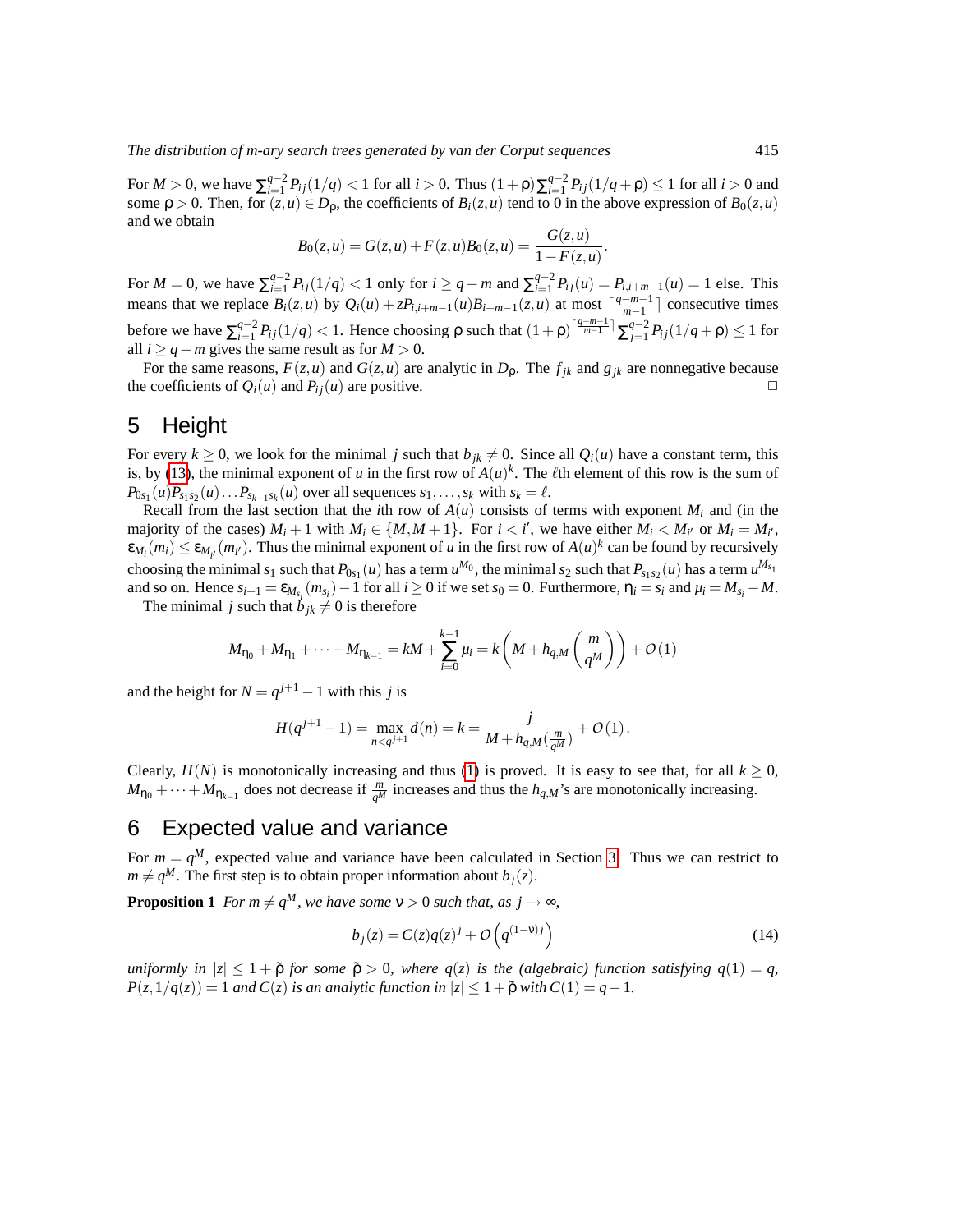*Proof.* First we study the poles of  $B(z, u)$  with  $|z| \leq 1$ ,  $|u| \leq 1/q$ . One pole is  $(z, u) = (1, 1/q)$  because of

$$
B(1, u) = \sum_{j \ge 0} (q - 1)q^{j}u^{j} = \frac{q - 1}{1 - qu}.
$$

Hence  $P(1,1/q) = 1$  and there exists an algebraic function  $q(z)$  with  $P(z,1/q(z)) = 1$  and  $q(1) = q$ . Clearly,  $q(z)$  is a solution of  $F(z,1/q(z)) = 1$  for  $|z| \leq 1 + \rho$  too.

 $F(z, u) = 1$  has no solutions with  $|z| < 1$  or  $|u| < 1/q$  since all  $f_{jk}$  are nonnegative. For a solution with  $|z| = 1$  and  $|u| = 1/q$ , we need  $z^k(uq)^j = 1$  for all *j*, *k* with  $f_{jk} > 0$ . We have  $f_{M+1,1} > 0$  because of  $m \neq q^M$ and thus  $z(uq)^{M+1} = 1$ . Now, let  $\ell \ge 1$  be minimal such that  $\mu_{\ell} = 0$ . Then we have  $f_{\ell(M+1)-1,\ell} > 0$  and thus  $z^{\ell}(uq)^{\ell(M+1)-1} = 1$ . Together with  $z(uq)^{M+1} = 1$ , this implies  $1/(uq) = 1$ , hence  $u = 1/q$  and  $z = 1$ . Hence  $(z, u) = (1, 1/q)$  is the only pole of  $B(z, u)$  with  $|z| \le 1$ ,  $|u| \le 1/q$ .

Furthermore,  $(1,1/q)$  is a simple zero of  $1-F(z,u)$  and  $1-P(z,u)$ . Hence we have some  $\tilde{p}, \hat{p} > 0$  such that we have no zeros with  $|z| \leq 1 + \tilde{\rho}$ ,  $|u| < 1/q + \hat{\rho}$  except  $(z, 1/q(z))$ . Then

$$
\frac{Q(z,u)}{1-P(z,u)} = \frac{Q(z,u)}{(1-q(z)u)\tilde{P}(z,u)} = \frac{1}{1-q(z)u} \left( \frac{Q(z,1/q(z))}{\tilde{P}(z,1/q(z))} + (1-q(z)u)R(z,u) \right) = \frac{C(z)}{1-q(z)u} + R(z,u)
$$

for some algebraic function  $\tilde{P}(z, u)$  and analytic functions  $C(z)$ ,  $R(z, u)$  in  $|z| \leq 1 + \tilde{p}$ ,  $|u| < 1/q + \hat{p}$ .

By Cauchy's formula, we get

$$
b_j(z) = \frac{1}{2\pi i} \int_{|u| = \frac{1}{q} + \frac{\hat{p}}{2}} \frac{Q(z, u)}{1 - P(z, u)} \frac{du}{u^{j+1}} = C(z)q(z)^j + \frac{1}{2\pi i} \int_{|u| = \frac{1}{q} + \frac{\hat{p}}{2}} R(z, u) \frac{du}{u^{j+1}} = C(z)q(z)^j + O\left(q^{(1-\nu)j}\right)
$$

with some  $v > 0$ . This completes the proof of the proposition.  $\Box$ 

Now, we build the generating function of  $a_{Nk}$  for general N with the  $b_j(z)$ .

<span id="page-7-1"></span>**Lemma 2** *If we set*  $L = \lfloor \log_a N \rfloor$  *and*  $d(0) = 0$ *, then* 

<span id="page-7-0"></span>
$$
\sum_{k\geq 0} a_{Nk} z^k = \sum_{j=0}^{L-1} b_j(z) \sum_{\ell=j+1}^{L} \sum_{c=0}^{\epsilon_{\ell}(N)-1} z^{d(\sum_{s=\ell+1}^{L} \epsilon_s(N)q^{s-j-1} + cq^{\ell-j-1}) + O(1)} + O\left(\log N \left(1 + z^{O(\log N)}\right)\right). \tag{15}
$$

*Proof.* We have

$$
\{0, 1, 2, ..., N-1\}
$$
\n
$$
= \{0, ..., \varepsilon_{L}(N)q^{L} - 1\} \cup \{\varepsilon_{L}(N)q^{L}, ..., \varepsilon_{L}(N)q^{L} + \varepsilon_{L-1}(N)q^{L-1} - 1\} \cup \cdots \cup \{\sum_{s=1}^{L} \varepsilon_{s}(N)q^{s}, ..., \sum_{s=0}^{L} \varepsilon_{s}(N)q^{s} - 1\}
$$
\n
$$
= \bigcup_{\ell=0}^{L} \bigcup_{c=0}^{\varepsilon_{\ell}(N)-1} \left( \sum_{s=\ell+1}^{L} \varepsilon_{s}(N)q^{s} + cq^{\ell} + \{0, ..., q^{\ell} - 1\} \right)
$$
\n
$$
= \bigcup_{j=0}^{L-1} \bigcup_{\ell=j+1}^{L} \bigcup_{c=0}^{\varepsilon_{\ell}(N)-1} \left( \sum_{s=\ell+1}^{L} \varepsilon_{s}(N)q^{s} + cq^{\ell} + \{q^{j}, ..., q^{j+1} - 1\} \right) \cup \bigcup_{\ell=0}^{L} \bigcup_{c=0}^{\varepsilon_{\ell}(N)-1} \left\{ \sum_{s=\ell+1}^{L} \varepsilon_{s}(N)q^{s} + cq^{\ell} \right\}
$$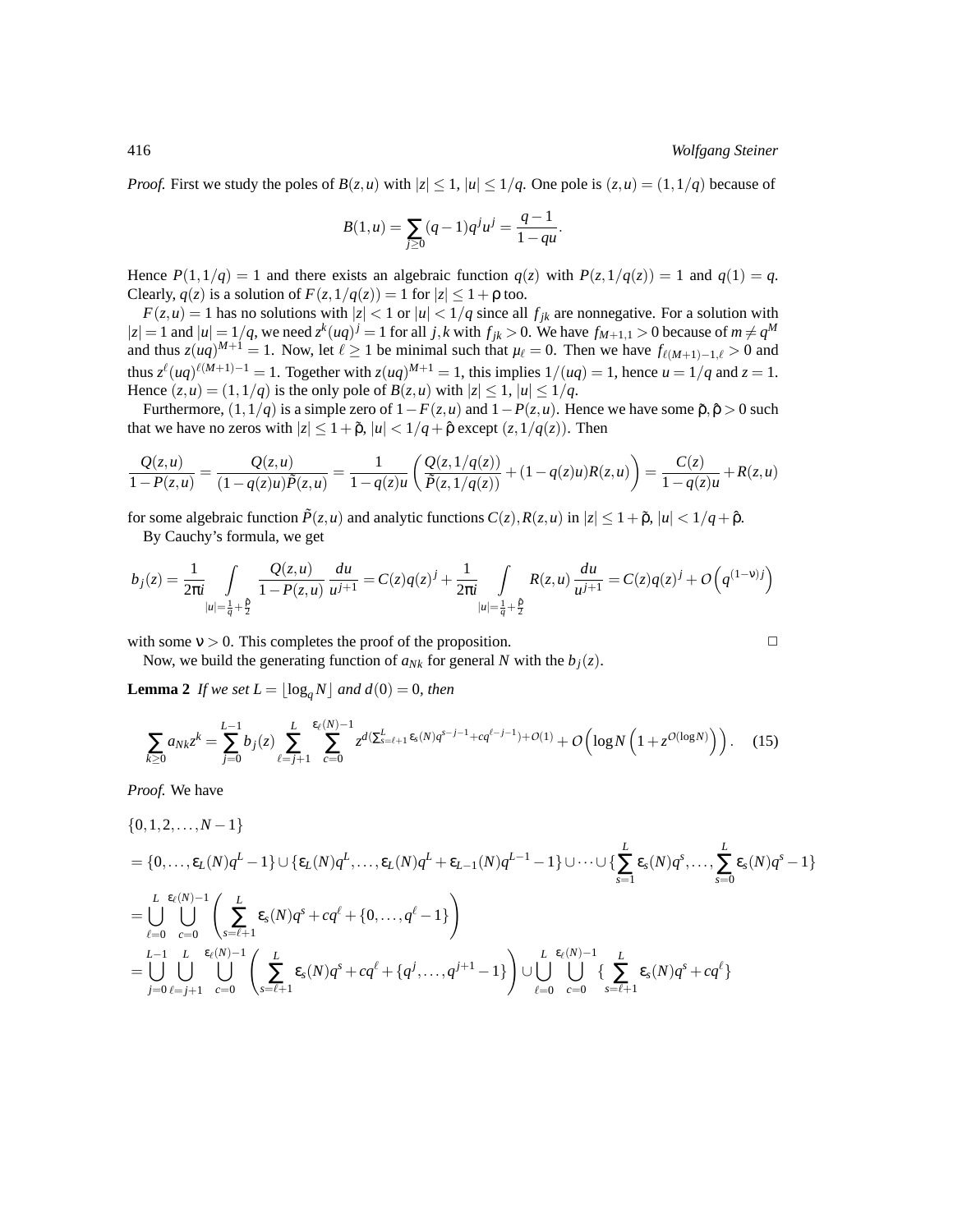The element  $\sum_{s=\ell+1}^{L} \varepsilon_s(N) q^s + cq^{\ell} + n$  with  $q^j \le n < q^{j+1}$  and  $j < \ell$  is located in a subtree under the node containing *n*. Its depth is therefore that of *n* plus some additional depth depending on the shape of the subtree (see the proof of Lemma [1\)](#page-3-2), which can be bounded by  $d(\sum_{s=\ell+1}^{L} \varepsilon_s(N)q^{s-j} + cq^{\ell-j}) + 2$ .

The depth of the remaining  $O(L)$  terms can be estimated by the height of the tree,  $O(L)$ .

Now, we can calculate the mean value

$$
\mathbb{E}X_N = \frac{d}{dz} \left( \frac{1}{N} \sum_{k\geq 0} a_{Nk} z^k \right) \Big|_{z=1} = \frac{1}{N} \sum_{j=0}^{L-1} b_j'(1) \sum_{\ell=j+1}^L \varepsilon_\ell(N) + \frac{1}{N} \sum_{j=0}^{L-1} b_j(1) \sum_{\ell=j+1}^L \varepsilon_\ell(N) O(L-\ell) + O(1)
$$
  
=  $\frac{1}{N} \sum_{\ell=1}^L \varepsilon_\ell(N) \sum_{j=\ell-1}^{L-1} j(q-1)q^{j-1}q'(1) + \frac{1}{N} \sum_{\ell=1}^L \varepsilon_\ell(N) \sum_{j=\ell-1}^{L-1} (q-1)q^j O(L-\ell) + O(1) = L \frac{q'(1)}{q} + O(1).$ 

Thus [\(3\)](#page-2-1) is proved and we have, since  $F(z, u(z)) = 1$  for  $u(z) = 1/q(z)$ ,

$$
\frac{\partial F}{\partial z}(z, u(z)) + u'(z) \frac{\partial F}{\partial u}(z, u(z)) = 0, \text{ i.e., } u'(z) = -\frac{\frac{\partial F}{\partial z}(z, u(z))}{\frac{\partial F}{\partial u}(z, u(z))},
$$
\n
$$
\mu = \frac{q'(1)}{q} = -\frac{u'(1)}{u(1)} = \frac{\frac{\partial F}{\partial z}(1, 1/q)}{\frac{1}{q}\frac{\partial F}{\partial u}(1, 1/q)} = \frac{\sum_{k=M}^{\infty} \sum_{j=1}^{\infty} kf_{jk}/q^j}{\sum_{k=M}^{\infty} \sum_{j=1}^{\infty} jf_{jk}/q^j},
$$
\n(16)

where *F* can be replaced by *P*.

For the variance, we have to be more careful. First we distinguish the elements by their place inside the node and the type of the node, in order to obtain

<span id="page-8-0"></span>
$$
d(n+q^{j+1}\tilde{n}) = d(n) + d_{\theta}(\tilde{n})
$$

for all *n* with  $j = \lfloor \log_q n \rfloor$  at a position of type  $\theta \in \Theta = \{1, \ldots, m-1\} \times \{0, \ldots, q-2\}$  and some functions  $d_{\theta}$  with  $d_{\theta}(\tilde{n}) = O(\log \tilde{n})$ . With

$$
b_{jk}^{\theta} = |\{n \in \{q^j, \ldots, q^{j+1} - 1\} : d(n) = k, \text{ the position of } n \text{ is of type } \theta\}|,
$$

we have

$$
b_j^{\theta}(z) = \sum_{k \ge 0} b_{jk}^{\theta} z^k = C_{\theta}(z)q(z)^j + O\left(q^{(1-v)j}\right)
$$

for some analytic functions  $C_{\theta}(z)$  (in  $|z| \leq 1 + \tilde{\rho}$ ) because of

<span id="page-8-1"></span>
$$
B^{\theta}(z,u) = \sum_{j\geq 0} b_j^{\theta}(z)u^j = \frac{G_{\theta}(z,u)}{1 - F(z,u)}
$$

for some analytic functions  $G_{\theta}(z, u)$  (in  $D_{\rho}$ ). This allows to refine [\(15\)](#page-7-0) to

$$
\sum_{k\geq 0} a_{Nk} z^k = \sum_{j=0}^{L-1} \sum_{\ell=j+1}^{L} \sum_{c=0}^{\epsilon_{\ell}(N)-1} \sum_{\theta \in \Theta} b_j^{\theta}(z) z^{d_{\theta}(\sum_{s=\ell+1}^{L} \epsilon_s(N)q^{s-j-1} + cq^{\ell-j-1})} + O\left(\log N \left(1 + z^{O(\log N)}\right)\right) \tag{17}
$$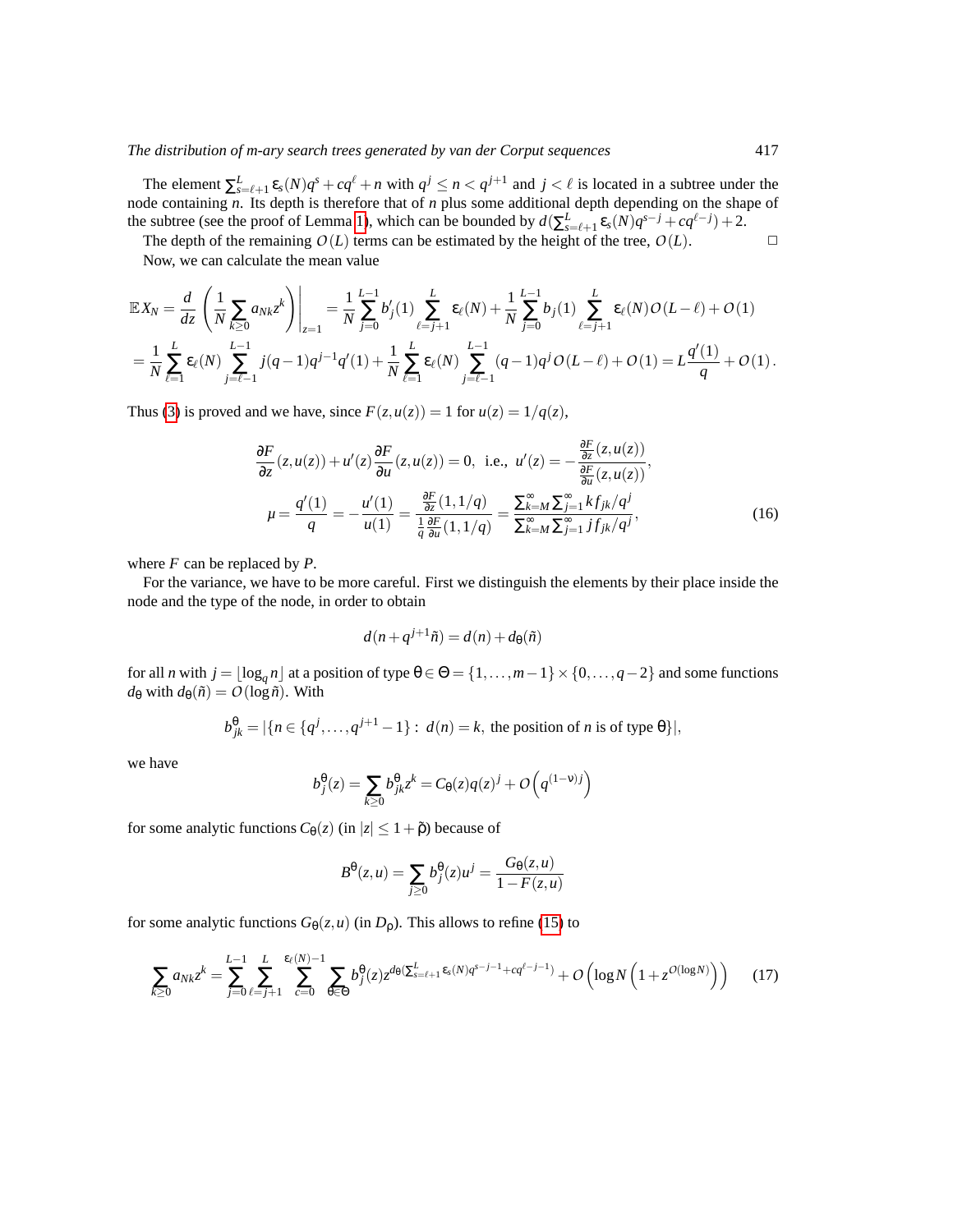and the variance is

$$
\mathbb{V}X_{N} = \frac{d^{2}}{dz^{2}} \left( \frac{1}{N} \sum_{k \geq 0} a_{Nk} z^{k} \right) \Big|_{z=1} + \mathbb{E}X_{N} - (\mathbb{E}X_{N})^{2}
$$
\n
$$
= \frac{1}{N} \sum_{j=0}^{L-1} \sum_{\ell=j+1}^{L} \sum_{c=0}^{\epsilon_{\ell}(N)-1} \sum_{\theta \in \Theta} \left( C_{\theta}(1)jq^{j-1}q'(1) + C_{\theta}(1)j(j-1)q^{j-2}(q'(1))^{2} + 2C_{\theta}'(1)jq^{j-1}q'(1) + 2C_{\theta}(1)jq^{j-1}q'(1) \right)
$$
\n
$$
+ 2C_{\theta}(1)jq^{j-1}q'(1)d_{\theta} \left( \sum_{s=\ell+1}^{L} \epsilon_{s}(N)q^{s-j-1} + cq^{\ell-j-1} \right) \Big) + L\frac{q'(1)}{q} - \frac{1}{N} \sum_{j,\ell,c,\Theta} C_{\theta}(1)jq^{j-1}q'(1)
$$
\n
$$
\times \frac{1}{N} \sum_{j,\ell,\zeta,\tilde{\Theta}} \left( C_{\tilde{\theta}}(1)\tilde{j}q^{j-1}q'(1) + 2C_{\theta}'(1)q^{j} + 2C_{\tilde{\theta}}(1)q^{j}d_{\tilde{\theta}} \left( \sum_{s=\tilde{\ell}+1}^{L} \epsilon_{s}(N)q^{s-j-1} + cq^{\tilde{\ell}-j-1} \right) \right) + O(1)
$$
\n
$$
= L\frac{q''(1)}{q} - L\frac{(q'(1))^{2}}{q^{2}} + L\frac{q'(1)}{q} + O(1) = L\left(\frac{q''(1)}{q} + \mu - \mu^{2}\right) + O(1)
$$

Thus [\(4\)](#page-2-2) is proved with

$$
\sigma^{2} = \frac{q''(1)}{q} + \mu - \mu^{2} = \frac{d}{dz} \left( -\frac{u'(z)}{u(z)} \right) \Big|_{z=1} + \mu = \frac{d}{dz} \left( \frac{\frac{\partial F}{\partial z}(z, u(z))}{u(z)\frac{\partial F}{\partial u}(z, u(z))} \right) \Big|_{z=1} + \mu
$$
\n
$$
= \frac{\left( \frac{\partial^{2} F}{\partial z^{2}} + u' \frac{\partial^{2} F}{\partial z \partial u} \right) u \frac{\partial F}{\partial u} - \left( u' \frac{\partial F}{\partial u} + u \frac{\partial^{2} F}{\partial z \partial u} + u' u \frac{\partial^{2} F}{\partial u^{2}} \right) \frac{\partial F}{\partial z} + u \frac{\partial F}{\partial z} \frac{\partial F}{\partial u} \Big|_{z=1}}{\left( u \frac{\partial F}{\partial u} \right)^{2}}
$$
\n
$$
= \frac{\mu}{u \frac{\partial F}{\partial u}} \left( \frac{1}{\mu} \frac{\partial^{2} F}{\partial z^{2}} - 2u \frac{\partial^{2} F}{\partial z \partial u} + \frac{\partial F}{\partial z} + u^{2} \mu \frac{\partial^{2} F}{\partial u^{2}} + u \frac{\partial F}{\partial u} \right) \Big|_{z=1}
$$
\n
$$
= \frac{q\mu}{\frac{\partial F}{\partial u}(1, 1/q)} \sum_{j=M}^{\infty} \sum_{k=1}^{\infty} \frac{f_{jk}}{q^{j}} \left( \frac{k(k-1)}{\mu} - 2jk + j(j-1)\mu + j \right)
$$
\n
$$
= \frac{q\mu}{\frac{\partial F}{\partial u}(1, 1/q)} \sum_{j=M}^{\infty} \sum_{k=1}^{\infty} \frac{f_{jk}}{q^{j}} \left( \frac{1}{\mu} (k - \mu j)^{2} + \left( 1 - \frac{1}{\mu} \right) (k - \mu j) \right) = \frac{q}{\frac{\partial F}{\partial u}(1, 1/q)} \sum_{j=M}^{\infty} \sum_{k=1}^{\infty} \frac{f_{jk}}{q^{j}} (k - \mu j)^{2}.
$$
\n(18)

The last equation holds because of

<span id="page-9-0"></span>
$$
\sum_{j=M}^{\infty} \sum_{k=1}^{\infty} f_{jk}(k-\mu j) = \frac{\partial F}{\partial z}(1,1/q) - \mu q \frac{\partial F}{\partial u}(1,1/q) = 0.
$$

[\(16\)](#page-8-0) shows  $\mu \in (\frac{1}{M+1}, \frac{1}{M})$  for  $m \neq q^M$  since we have  $kM \leq j \leq k(M+1)$  for all *j*,*k* with  $f_{jk} > 0$  and we have some  $j, k$  such that  $kM < j$  and some  $j, k$  such that  $j < k(M+1)$  (see the proof of Proposition [1\)](#page-6-2). Furthermore, for  $m \neq q^M$ ,  $j/k$  is not equal for all  $j,k$  with  $f_{jk} > 0$  which implies  $\sigma^2 > 0$ .

### <span id="page-9-1"></span>7 Global limit law

Now, we prove the asymptotic normality of  $X_N$ . Observe that its characteristic function is

$$
\frac{1}{N}\sum_{k\geq 0}a_{Nk}e^{ikt}=\mathbb{E}e^{itX_N}.
$$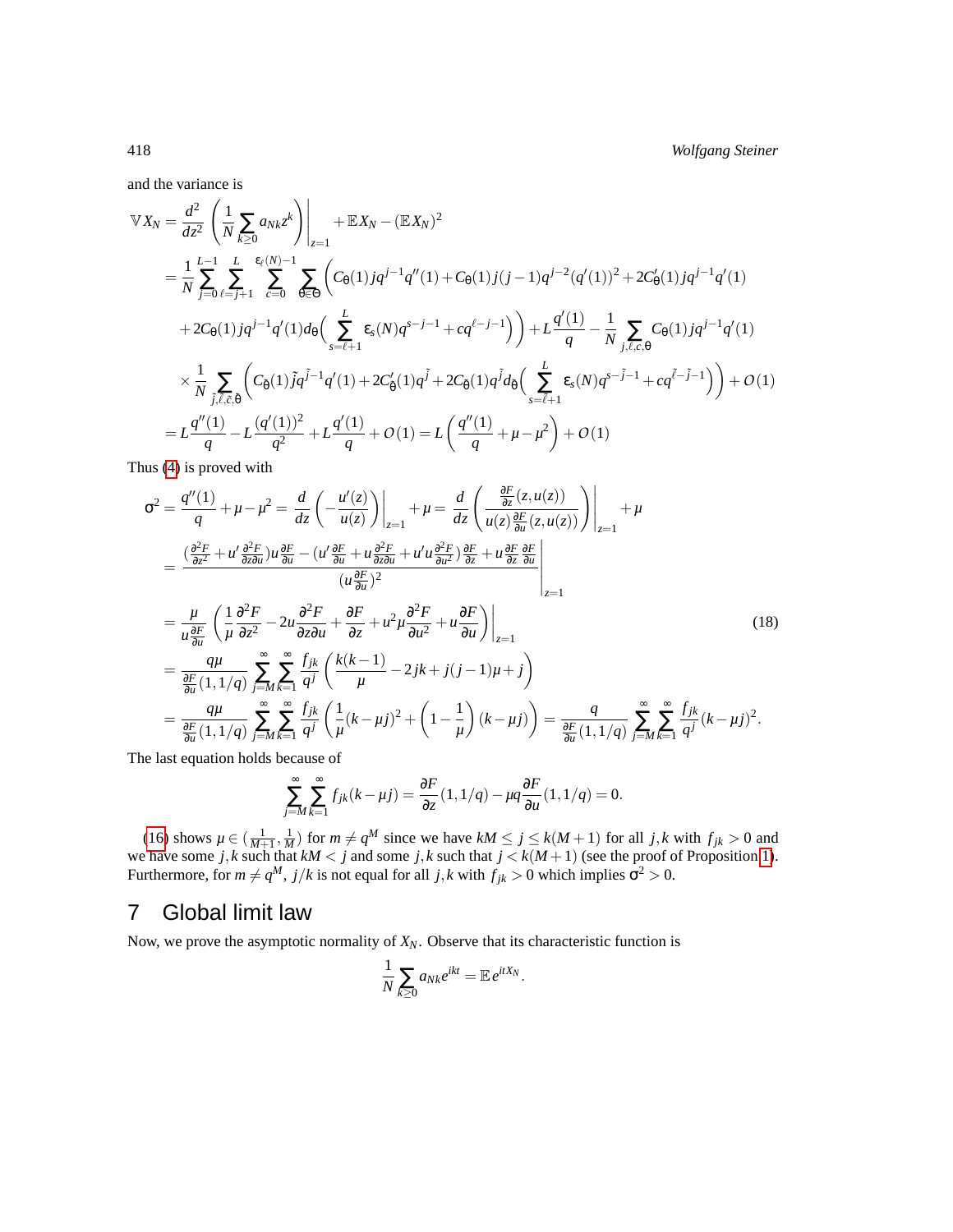<span id="page-10-1"></span>**Proposition 2** Suppose  $m \neq q^M$  and set  $\mu_N = \mathbb{E} X_N$ ,  $\sigma_N^2 = \mathbb{V} X_N$ . Then for every  $\delta > 0$ , we have uniformly  $f$ or  $|t| \leq (\log N)^{1/2-\delta}$ 

<span id="page-10-2"></span><span id="page-10-0"></span>
$$
e^{-it\mu_N/\sigma_N} \frac{1}{N} \sum_{k \ge 0} a_{Nk} e^{ikt/\sigma_N} = e^{-t^2/2} + O\left( (\log N)^{-1/2 + \delta} \right). \tag{19}
$$

*Proof.* We have

$$
q(e^{it}) = q e^{i\mu t - \sigma^2 t^2 / 2 + O(t^3)}
$$
\n(20)

and, by using Proposition [1,](#page-6-2)

$$
b_j(e^{it}) = (q-1)q^{j}e^{j(i\mu t - \sigma^2 t^2/2)}e^{O(t + jt^3)} + O(q^{(1-v)j})
$$

in an open (real) neighbourhood of  $t = 0$ . By Lemma [2,](#page-7-1) we obtain

$$
\sum_{k\geq 0} a_{Nk} e^{ikt} = \sum_{j=0}^{L-1} b_j (e^{it}) \sum_{\ell=j+1}^{L} \sum_{c=0}^{\varepsilon_{\ell}(N)-1} e^{itO(L-j)} + O(\log N)
$$
  
= 
$$
\sum_{j=L-\lfloor L^{\delta} \rfloor}^{L-1} (q-1) q^j e^{ij\mu - j\sigma^2 t^2/2} e^{O(t+jt^3)} \sum_{\ell=j+1}^{L} \varepsilon_{\ell}(N) e^{O(L^{\delta}t)} + O(q^{L-L^{\delta}})
$$

for (small)  $\delta > 0$ . Now observe that  $\mu_N = \mu L + O(1)$  and  $1/\sigma_N = 1/(\sigma)$ √  $\overline{L}$ )(1+ $O(L^{-1})$ ). Hence

$$
\mathbb{E} e^{it(X_N - \mu_N)/\sigma_N} = e^{-it\mu_N/\sigma_N} \frac{1}{N} \sum_{k \ge 0} a_{Nk} e^{ikt/\sigma_N}
$$
\n
$$
= e^{-t^2/2} \sum_{\ell=L-\lfloor L^{2\delta/3} \rfloor+1}^{L} \frac{\mathcal{E}_{\ell}(N)(q^{\ell} - q^{L-\lfloor L^{2\delta/3} \rfloor})}{N} e^{it(\mu/\sigma\sqrt{L})O(L-\ell)+t^2O(L-\ell)/L} e^{O(tL^{-1/2}+t^3L^{-1/2})} + O\left(q^{-L^{2\delta/3}}\right)
$$
\n
$$
= e^{-t^2/2} e^{O\left(tL^{2\delta/3-1/2}+t^2L^{2\delta/3-1}+t^3L^{-1/2}\right)} + O\left(q^{-L^{2\delta/3}}\right),
$$

which implies [\(19\)](#page-10-0) directly for  $|t| \leq (\log N)^{\delta/3}$ . For  $|t| > (\log N)^{\delta/3}$ , we have

$$
e^{-t^2/2}e^{O(t^3L^{-1/2})} = e^{-t^2(1/2+O(tL^{-1/2}))} \le e^{-cL^{2\delta/3}} = O\left((\log N)^{-1/2+\delta}\right)
$$

for some  $c > 0$ , which again implies [\(19\)](#page-10-0).

We can now prove the first part of Theorem [3.](#page-2-0) Set

$$
\Delta_N(t) = e^{-t^2/2} - \mathbb{E} e^{it(X_N - \mu_N)/\sigma_N}.
$$

Then, by Esseen's inequality [\[8,](#page-14-9) p. 32], we have

$$
\frac{1}{N}|\{n\leq N:\ d(n)<\mathbb{E}X_N+x\mathbb{V}X_N\}|=\frac{1}{\sqrt{2\pi}}\int_{-\infty}^x e^{-t^2/2}dt+O\left(\frac{1}{T}+\int_{-T}^T\left|\frac{\Delta_N(t)}{t}\right|dt\right).
$$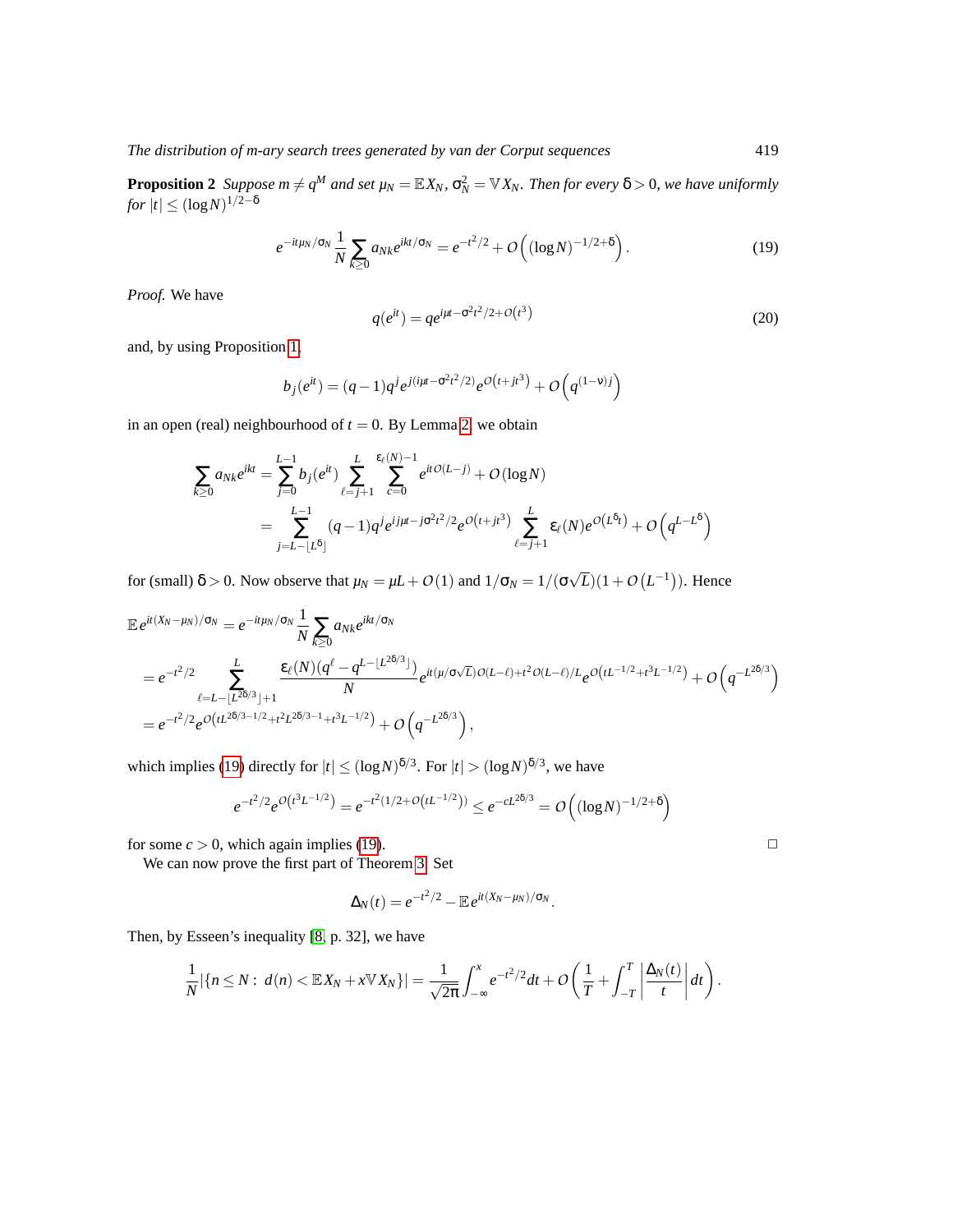Choosing  $T = (\log N)^{1/2-\delta}$ , we directly obtain from Proposition [2](#page-10-1) and by applying the estimate

$$
e^{-it\mu_N/\sigma_N}\frac{1}{N}\sum_{k\geq 0}a_{Nk}e^{ikt/\sigma_N}=1+O\left(t^2\right)
$$

for  $|t| \leq (\log N)^{-1}$  that

$$
\int_{-T}^{T} \left| \frac{\Delta_N(t)}{t} \right| dt = O\left( (\log N)^{-1/2 + \delta} (\log \log N) \right)
$$

for every  $\delta > 0$ . Hence [\(8\)](#page-2-3) follows.

#### <span id="page-11-0"></span>8 Local limit law

For the local limit law, we have to study the  $b_{jk}^{\theta}$ , which have the same asymptotic behavior as the  $b_{jk}$ . We use Proposition [1](#page-6-2) and saddle point approximations.

<span id="page-11-1"></span>**Proposition 3** *We have*

$$
b_{jk} = \frac{(q-1)q^j}{\sqrt{2\pi j\sigma^2}} \left( \exp\left(-\frac{(k-j\mu)^2}{2j\sigma^2}\right) + O\left(j^{-1/2}\right) \right)
$$

*uniformly for all*  $j, k \geq 0$ *.* 

*Proof.* We use Cauchy's formula

$$
b_{jk} = \frac{1}{2\pi} \int_{-\pi}^{\pi} b_j(e^{it}) e^{-ikt} dt.
$$

Since  $q(z)$  is an algebraic function with  $q(e^{it}) < q$  for  $0 < t < 2\pi$  and  $C(e^{it})$  is bounded, we have, by Propostion [1,](#page-6-2) some  $v > 0$  and some  $\tau > 0$  such that

$$
b_j(e^{it}) = O\left(q^{(1-v)j}\right)
$$

for  $\tau \leq |t| \leq \pi$ , which implies

$$
\int_{\tau \leq |t| \leq \pi} |b_j(e^{it})| dt = O\left(q^{(1-\nu)j}\right) = O\left(q^j/j\right).
$$

It remains to evaluate

$$
I = \frac{1}{2\pi} \int_{|t| \le j^{-\delta}} b_j(e^{it}) e^{-ikt} dt + \frac{1}{2\pi} \int_{j^{-\delta} \le |t| \le \tau} b_j(e^{it}) e^{-ikt} dt = I_1 + I_2
$$

with  $0 < \delta < \frac{1}{6}$ . From [\(20\)](#page-10-2), it follows that there exists a constant  $c > 0$  such that  $|q(e^{it})| \leq e^{-ct^2}$  for  $|t| \leq \tau$ . Hence

$$
I_2 \leq \frac{1}{\pi} \int_{j^{-\delta}}^{\infty} e^{-cjt^2} dt + O(q^{(1-\nu)j}) = O\left(e^{-cj^{1-2\delta}}\right) + O\left(q^{(1-\nu)j}\right) = O(q^j/j)
$$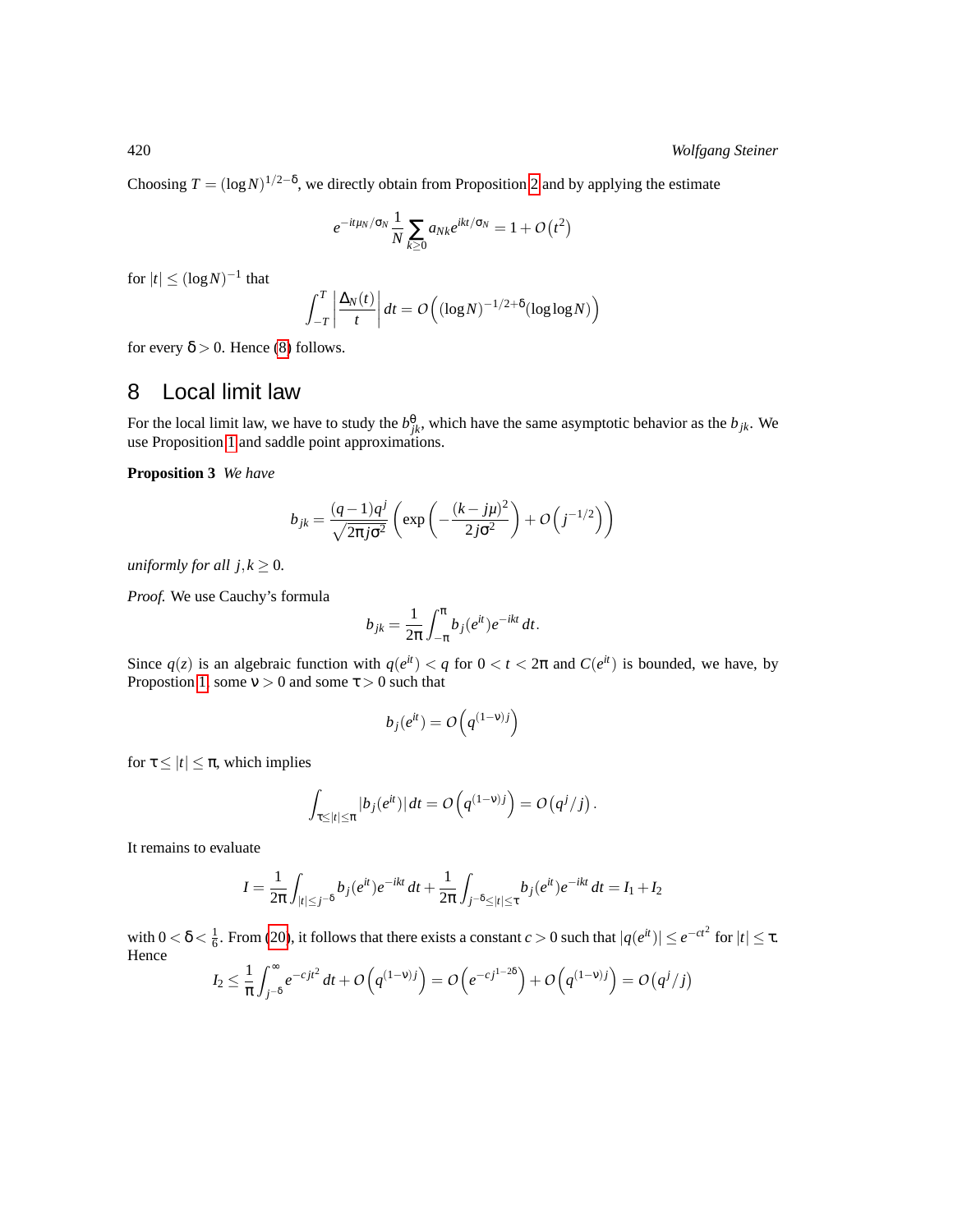Finally,

$$
I_{1} = \frac{1}{2\pi} \int_{|t| \leq j^{-\delta}} (q-1)q^{j} e^{it(j\mu-k) - j\sigma^{2}t^{2}/2} \left(1 + O(t + jt^{3})\right) dt + O\left(q^{(1-\nu)j}\right)
$$
  
\n
$$
= \frac{1}{2\pi} \int_{-\infty}^{\infty} (q-1)q^{j} e^{it(j\mu-k) - j\sigma^{2}t^{2}/2} dt + O\left(\int_{|t| > j^{-\delta}} (q-1)q^{j} e^{-j\sigma^{2}t^{2}/2} dt\right)
$$
  
\n
$$
+ O\left(\int_{|t| \leq j^{-\delta}} (q-1)q^{j} e^{-j\sigma^{2}t^{2}/2} (|t| + j|t|^{3}) dt\right) + O\left(q^{(1-\nu)j}\right)
$$
  
\n
$$
= \frac{(q-1)q^{j}}{\sqrt{2\pi j\sigma^{2}}} \exp\left(-\frac{(k - j\mu)^{2}}{2j\sigma^{2}}\right) + O\left(q^{j}/j\right)
$$

and Proposition [3](#page-11-1) is proved.  $\Box$ 

Proposition [3](#page-11-1) and [\(17\)](#page-8-1) are used to prove [\(9\)](#page-2-4). We have

$$
a_{Nk} = \sum_{j=0}^{L-1} \sum_{\ell=j+1}^{L} \sum_{c=0}^{\epsilon_{\ell}(N)-1} \sum_{\theta \in T} b_{j,k-d_{\theta}(\sum_{s=\ell+1}^{L} \epsilon_{s}(N)q^{s-j} + cq^{\ell-j})}^{\theta} + O(L)
$$
  
= 
$$
\sum_{j=0}^{L-1} \sum_{\ell=j+1}^{L} \sum_{c=0}^{\epsilon_{\ell}(N)-1} \frac{(q-1)q^{j}}{\sqrt{2\pi j \sigma^{2}}} \exp\left(-\frac{(k-O(L-\ell)-j\mu)^{2}}{2j\sigma^{2}}\right) + O(q^{j}/j)
$$

since the  $b_{jk}^{\theta}$  have the same as asymptotics as the  $b_{jk}$ , with constants which sum up to *q* − 1. If  $L - \lfloor L^{\delta} \rfloor < j \le L$  and  $k - \mu_N = O(\sqrt{L} \log L)$ , then  $O(L - \ell) = O(L^{\delta})$ ,

$$
\frac{(k-\mu_N)^2}{2\sigma_N^2} - \frac{(k-O(L-\ell)-j\mu)^2}{2j\sigma^2} = \frac{(k-\mu_N)^2 - (k-\mu_N+O(L^{\delta}))^2}{2j\sigma^2} + \frac{(k-\mu_N)^2}{2}\left(\frac{1}{j\sigma^2} - \frac{1}{\sigma_N^2}\right)
$$

$$
= O\left(L^{\delta-1/2}\log L\right) + O\left(L^{\delta-1}(\log L)^2\right)
$$

and

$$
a_{Nk} = \frac{N}{\sqrt{2\pi\sigma_N^2}} \exp\left(-\frac{(k-\mu_N)^2}{2\sigma_N^2}\right) \left(1 + O\left(L^{\delta-1/2} \log L\right)\right) + O\left(\frac{N}{L}\right).
$$

If  $|k - \mu_N| \ge \sqrt{L} \log L$ , then we have, for  $L - \lfloor L^{\delta} \rfloor < j \le L$ ,

$$
b_{jk} = O\left(q^{j}L^{-1/2}\exp\left(-\frac{(\log L)^{2}}{4\sigma^{2}}\right)\right) = O\left(q^{j}L^{-1}\right)
$$

and thus  $a_{Nk} = O(N/L)$ . This completes the proof of Theorem [3.](#page-2-0)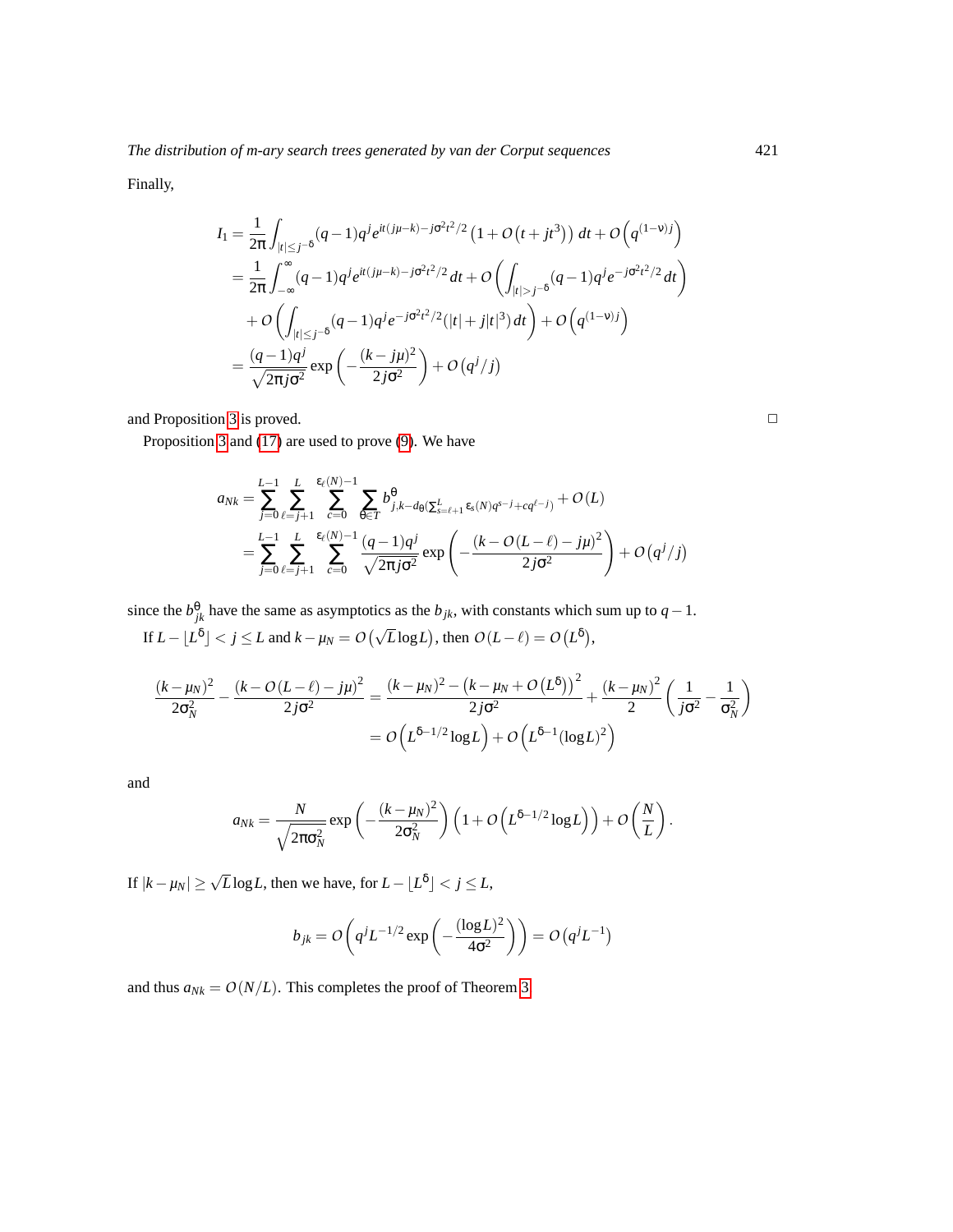# <span id="page-13-0"></span>9 Binary search trees and the binary van der Corput sequence

For binary search trees  $(m = 2)$ , we have

$$
B_0(z, u) = 1 + zuB_0(z, u) + zB_1(z, u)
$$
  
\n
$$
B_1(z, u) = 1 + zuB_0(z, u) + zB_2(z, u)
$$
  
\n:  
\n:  
\n:  
\n
$$
B_{q-3}(z, u) = 1 + zuB_0(z, u) + zB_{q-2}(z, u)
$$
  
\n
$$
B_{q-2}(z, u) = 1 + 2zuB_0(z, u)
$$

and thus

$$
B_0(z, u) = 1 + z + z^2 + \dots + z^{q-1} + u(z + z^2 + \dots + z^{q-2} + 2z^{q-1})B_0(z, u),
$$
  
\n
$$
P(z, u) = F(z, u) = (z + z^2 + \dots + z^{q-2} + 2z^{q-1})u.
$$

Hence

$$
q(z) = z + z^2 + \dots + z^{q-2} + 2z^{q-1}
$$

and

$$
\mu = \frac{q'(1)}{q} = \frac{1}{q}(1+2+\cdots+(q-2)+2(q-1)) = (q-1)\left(\frac{1}{2}+\frac{1}{q}\right).
$$

With

$$
q''(1) = 2 + 6 + \dots + (q-3)(q-2) + 2(q-2)(q-1) = (q-1)(q-2)\left(\frac{q}{3} + 1\right),
$$

we get

$$
\sigma^{2} = \frac{q''(1)}{q} + \mu - \mu^{2} = \frac{(q-1)(q-2)(q^{2}+3q-6)}{12q^{2}}.
$$

For the binary van der Corput sequence  $(q = 2)$ , we have

$$
B_0(z,u) = \sum_{j=0}^{M-1} 2^j u^j + (m-2^M)u^M + (2m-2^{M+1})zu^{M+1}B_0(z,u) + (2^{M+1}-m)zu^M B_0(z,u),
$$

thus

$$
P(z, u) = F(z, u) = (2m - 2^{M+1})zu^{M+1} + (2^{M+1} - m)zu^M.
$$

Using [\(16\)](#page-8-0) and [\(18\)](#page-9-0), we get

$$
\mu = \frac{\frac{2m-2^{M+1}}{2^{M+1}} + \frac{2^{M+1}-m}{2^M}}{\frac{(M+1)(2m-2^{M+1})}{2^{M+1}} + \frac{M(2^{M+1}-m)}{2^M}} = \frac{1}{M + \frac{m}{2^M} - 1},
$$
  
\n
$$
\sigma^2 = \mu \left( \frac{2m-2^{M+1}}{2^{M+1}} (1 - (M+1)\mu)^2 + \frac{2^{M+1}-m}{2^M} (1 - M\mu)^2 \right)
$$
  
\n
$$
= \mu^3 \left( \frac{m}{2^M} - 1 \right) \left( 2 - \frac{m}{2^M} \right) \left( 2 - \frac{m}{2^M} + \frac{m}{2^M} - 1 \right) = \frac{\left( \frac{m}{2^M} - 1 \right) \left( 2 - \frac{m}{2^M} \right)}{\left( M + \frac{m}{2^M} - 1 \right)^3}.
$$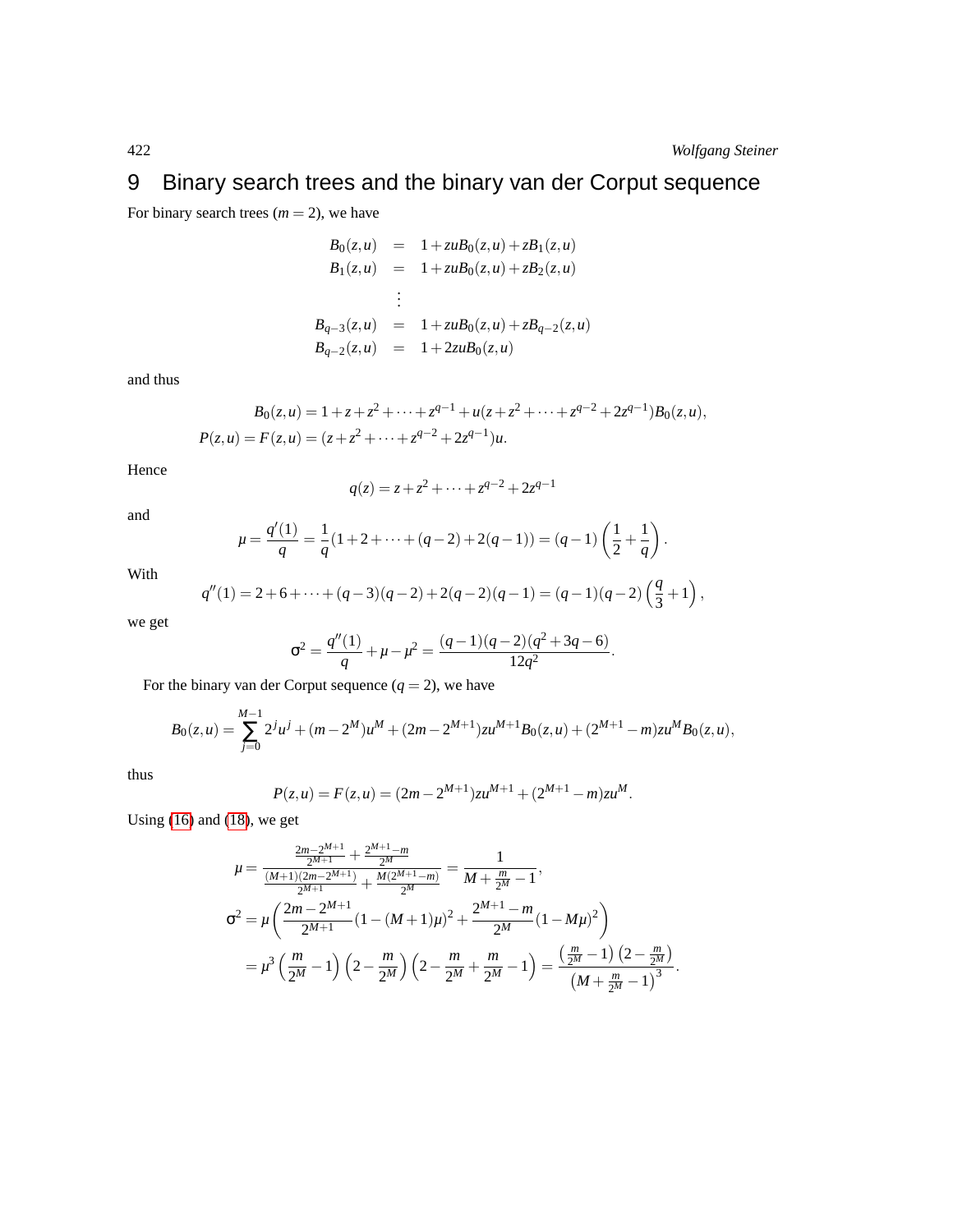#### References

- <span id="page-14-2"></span>[1] F. M. DEKKING AND P. VAN DER WAL, Uniform distribution modulo one and binary search trees, *J. Theor. Nombres Bordx.* **14** (2002), 415–424.
- <span id="page-14-5"></span>[2] L. DEVROYE, Applications of the theory of records in the study of random trees, Acta Informatica **26** (1988), 123–130.
- <span id="page-14-0"></span>[3] L. DEVROYE, Binary search trees based on Weyl and Lehmer sequences, in: *Monte Carlo and Quasi-Monte Carlo Methods 1996 (H. Niederreiter, P. Hellekalek, G. Larcher and P. Zinterhof eds.)*, Springer, New York, 1998, 40–65.
- <span id="page-14-7"></span>[4] L. DEVROYE, Universal limit laws for depths in random trees, SIAM Journal on Computing **28** (1999), 409–432.
- <span id="page-14-1"></span>[5] L. DEVROYE AND A. GOUDJIL, A study of random Weyl trees, *Random Structures and Algorithms* **9** (1998), 271–295.
- <span id="page-14-3"></span>[6] L. DEVROYE AND R. NEININGER, Random suffix search trees, to appear in *Random Structures and Algorithms*.
- <span id="page-14-8"></span>[7] M. DRMOTA AND J. GAJDOSIK, The Distribution of the Sum-of-Digits Function, *J. Theor. Nombres Bordx.* **10** (1998), 17–32.
- <span id="page-14-9"></span>[8] C.-G. ESSEEN, Fourier analysis of distribution functions. A mathematical study of the Laplace-Gaussian law, *Acta Math.* **77** (1945), 1–125.
- <span id="page-14-4"></span>[9] H. MAHMOUD AND B. PITTEL, On the most probable shape of a search tree grown from random permutations, *SIAM J. Algebraic Discrete Methods* **5** (1984), 69–81.
- <span id="page-14-6"></span>[10] H. MAHMOUD AND B. PITTEL, On the joint distribution of the insertion path length and the number of comparisons in search trees, *Discrete Appl. Math.* **20** (1988), 243–251.